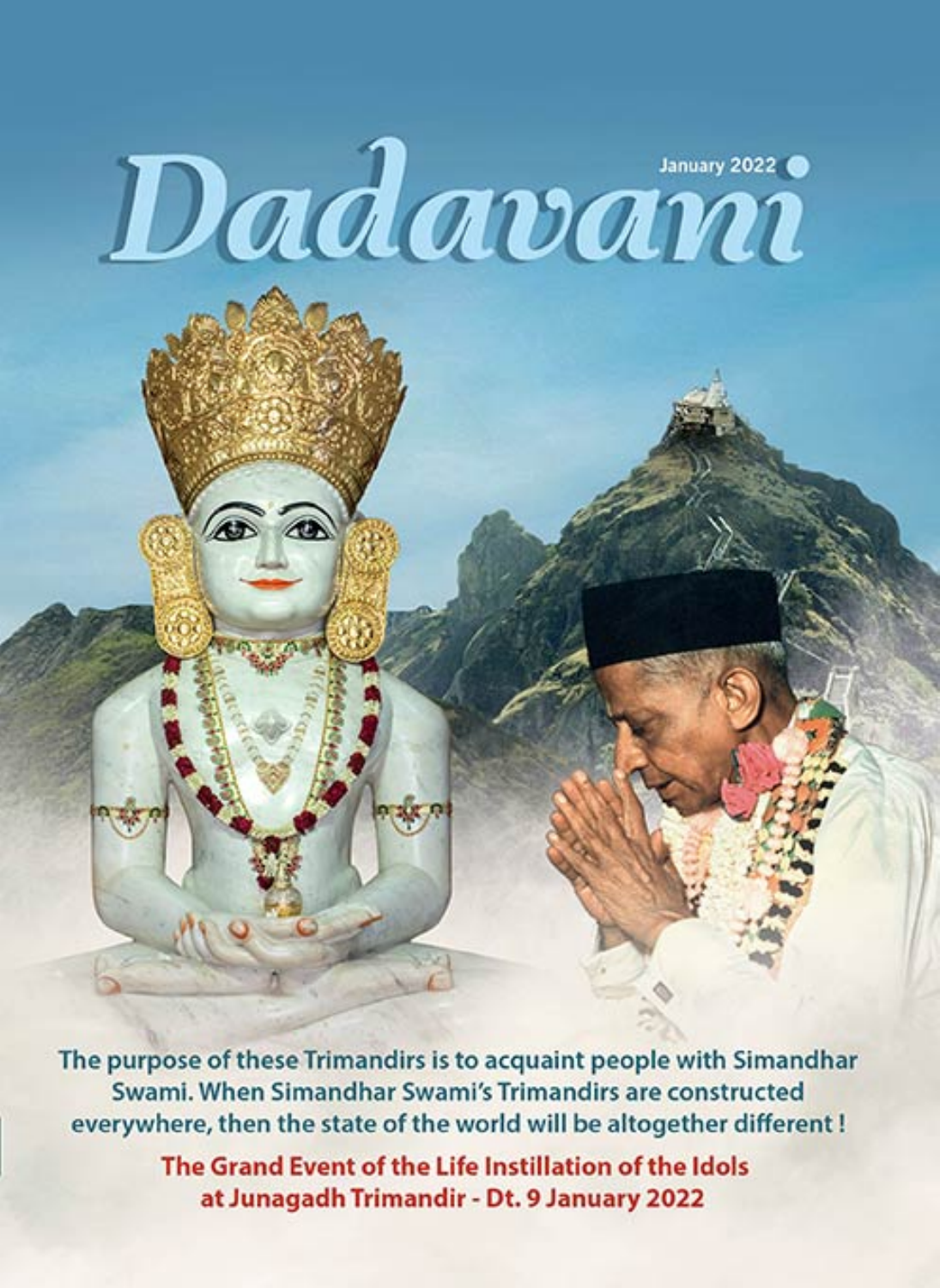Adalaj : Absolutely Revered Dada Bhagwan's 114th Birthday Celebration : Dt. 17 to 21 November 2021

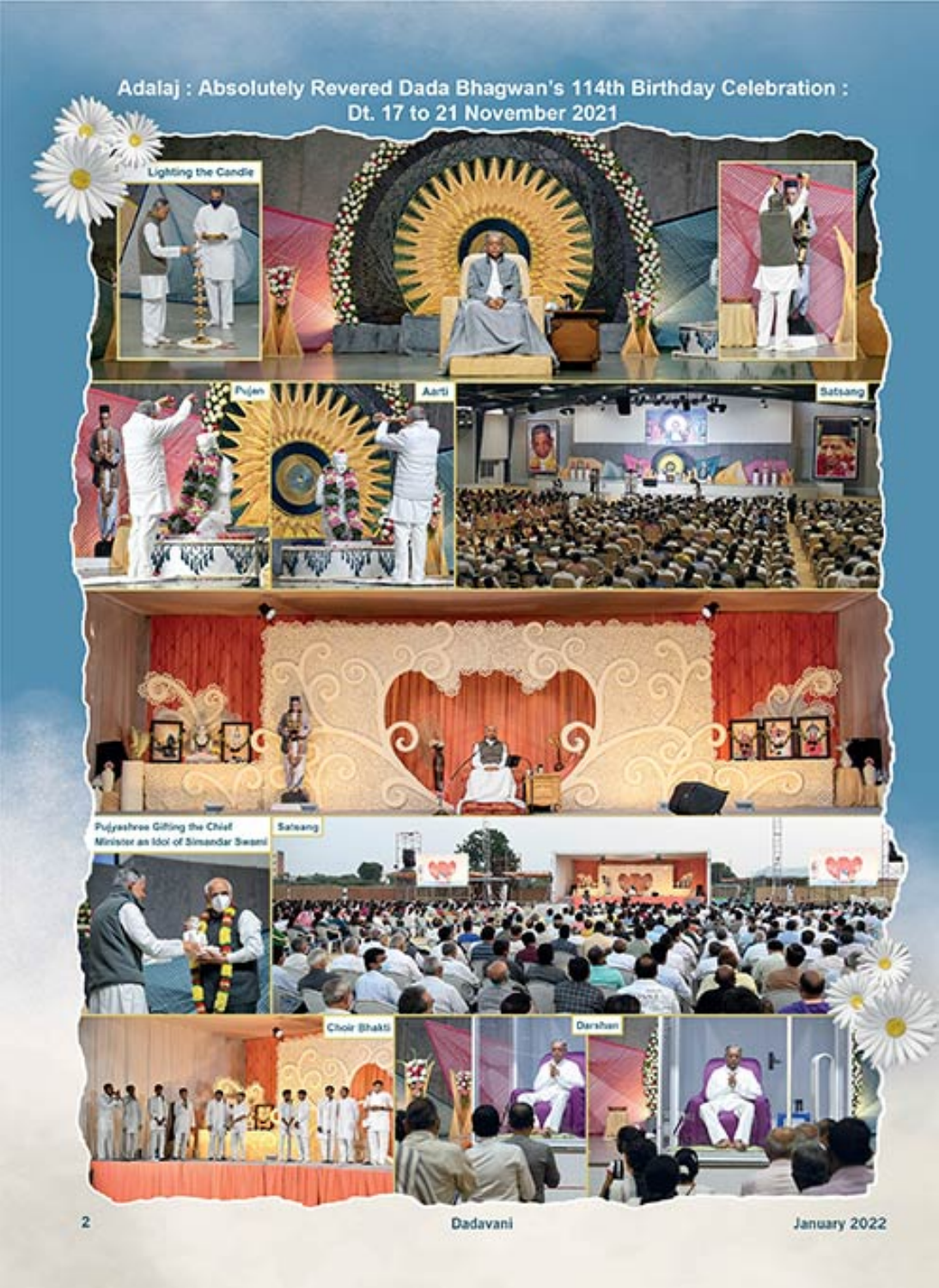**Editor : Dimple Mehta January 2022 Pages - 32**

# **DADAVANI**

### **Simandhar Swami's Mission for the World's Salvation**

### **EDITORIAL**

Infinite *chovisi* (set of twenty-four *Tirthankar* Lords who are present in certain eras of each half-cycle of time) have come and gone, yet these living beings have not attained Selfrealization, no end has come to their wanderings! So now, in the fifth era of the time cycle, through what means can *moksha* (liberation) be attained? Through the merit karma of those who yearn to attain *moksha*, a *Gnani* or a Self-realized person who leads people to the path to *moksha* manifests at certain intervals in the time cycle, and becomes an active evidence (*nimit*) for the salvation (*kalyan*) of many people. The *Akram Vignani* of this era of the time cycle, absolutely revered Dada Bhagwan [Dadashri], has recognized the One who bestows *moksha* to humans in *Bharat Kshetra* (the zone in the universe where planet Earth exists): the current *Tirthankar* Lord Shri Simandhar Swami in *Mahavideh Kshetra* (a region in the universe). And He [Dadashri] has connected many people to Him.

Dadashri says, "It does not matter if 'our' *moksha* is delayed by one more lifetime, but it is my inner intent that this *Akram Vignan* (spiritual Science of the step-less path to Selfrealization) should spread throughout the world. May the world experience the bliss 'we' have attained; the world should not remain in such a state. May the world attain the right *Gnan*  (Knowledge of the Self), attain peace and happiness, and may some people attain *moksha*." Therefore, He has only nurtured the one intention for the salvation of the world (*jagat kalyan*) that, "May the world attain salvation." The only motive is that humans of the current times who reside in *Bharat Kshetra* (the location in the universe where planet Earth exists) establish a connection with Lord Simandhar Swami and arrive and reside at His feet.

Simply by worshipping Lord Simandhar Swami, a change will come about in the world. Through the non-sectarian temples of Lord Simandhar Swami, who does not have any feeling of separation and is free from sects and factions of religions, the people of India will attain ultimate salvation.

By attaining the Knowledge of the Self from absolutely revered Dadashri, we have attained our own salvation. Now in this life, amidst whatever circumstances we come across, there should be only this resolve: May this mind, speech, and body only be used for Simandhar Swami's mission. This mission of salvation belongs to Swami and this mission will most definitely be accomplished. This is because behind this [mission], the *Shaasan dev-devi* (the celestial beings who protect the spiritual reign of a particular God) of Lord Simandhar Swami are at work. The salvation of the world should certainly take place, and why wouldn't it happen? As we are under the shelter of a living *Tirthankar* like Lord Simandhar Swami, and moreover, the *Gnani Purush* of the *Akram* path, it will definitely happen.

In the current edition, we get a glimpse of what kind of intention the *Gnanis* have for the world's salvation. Dadashri says with the humblest of intent, "'We' are only a *nimit* (an apparent doer who is simply instrumental in the process) in this; besides, this mission of the world's salvation belongs to Simandhar Swami." Our only intention should be to contribute to this mission as a *nimit*. The ardent prayer is that all of us *mahatmas* become pure and join this mission of the world's salvation.

**~ Jai Sat Chit Anand**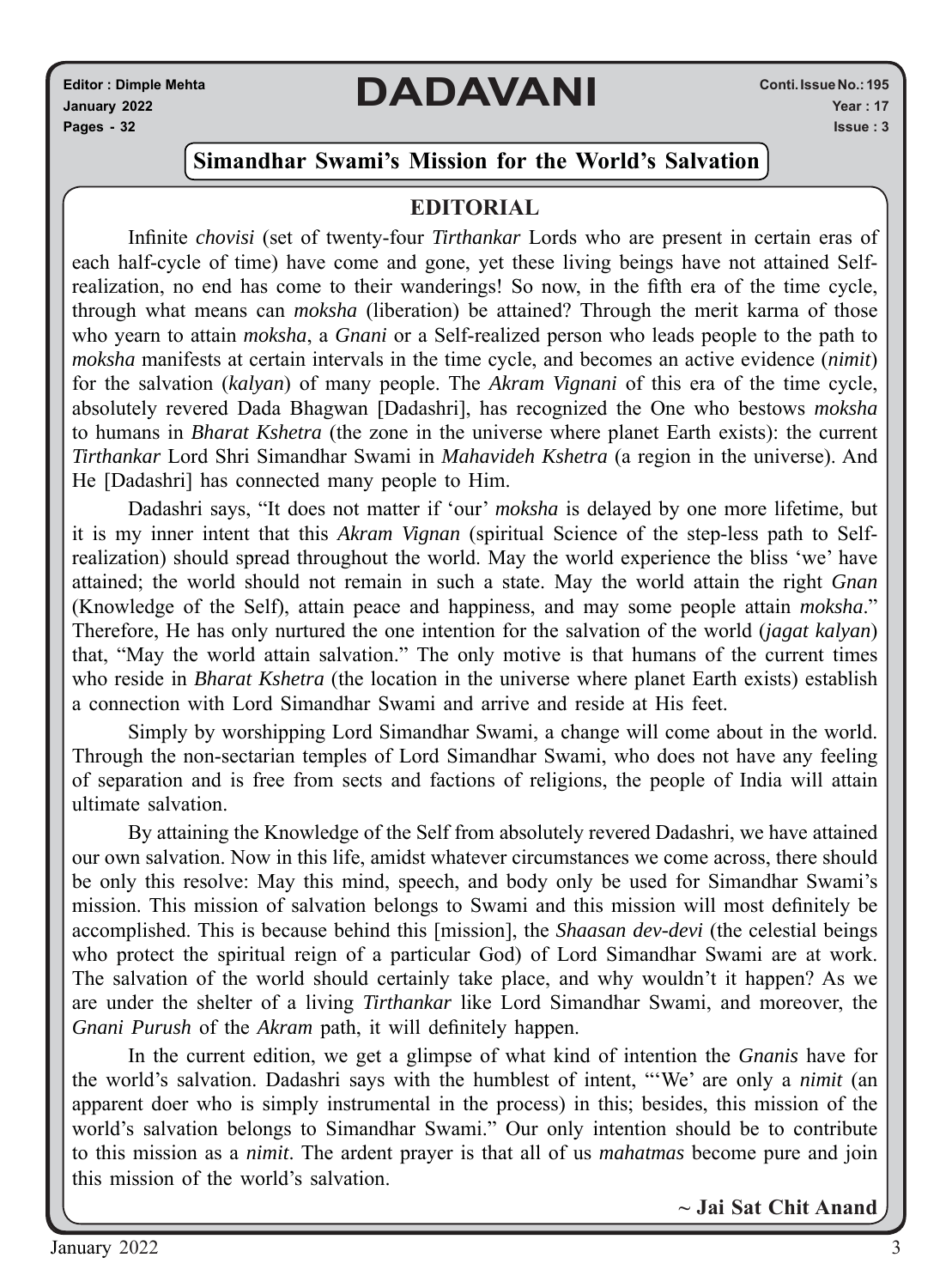### **Simandhar Swami's Mission for the World's Salvation**

*Dadashri has given detailed explanations for this Science in the Gujarati language and He has urged those who want to understand its depth fully, to learn the Gujarati language.*

While reading these translations of the Gujarati Dadavani magazine, if you feel there is any sort of contradiction, then it is the *mistake of the translators and the understanding of the matter should be clarified with the living Gnani.* 

*In order to enhance the reading experience of the English Dadavani, a glossary with the translations of the Gujarati words used in the matter is available on https://www.dadabhagwan.org/books-media/glossary/ on the internet for readers. Please share your feedback about this change and the overall reading experience of the English Dadavani on engvani@dadabhagwan.org.* 

*Please note that 'S' Self denotes the awakened Self, separate from the 's' worldly self or non-Self complex. The Self is the Soul within* all living beings. The term pure Soul is used by the Gnani Purush for the awakened Self, after the Gnan Vidhi. The absolute Soul is the fully enlightened Self. The worldly soul is the self. In the same manner, 'Y' You refers to the awakened Soul or Self, and the 'y' *you refers to the worldly self. Also note that round brackets are for translation purposes and square brackets are for clarity that has been added in English which is not originally present in Gujarati.*

# **Salvation Is Done Through Attachment for the World's Salvation**

**Questioner:** As someone who is *vitaraag* (free from all attachment and abhorrence), what connection do you have with public dealings?

**Dadashri:** That of *vitaraagi bhaav*  (complete non-attachment from within); a *vitaraagi* and public dealings have absolutely nothing to do with each other! In the current era of the time cycle, it is not possible to be completely *vitaraag* (free from all attachment and abhorrence). 'We' are *vitaraag*, but not completely. 'We' are *vitaraag* towards all the living beings in this world; it is only towards 'our' karma of carrying out the world's salvation (*jagat kalyan*) that 'we' still have attachment (*raag*). A little bit of attachment to constructively intervene (*khatpat*) for the sake of the world's salvation still remains. Even that attachment is only to the extent of exhausting 'our' karma.

A little bit of attachment remains to the extent of exhausting 'our' karma, and that too, it is to constructively intervene for the sake of the world's salvation, and that cannot be harmful, can it! Even this is considered attachment. 'We' had this self-interest (*garaj*), that is why 'we' got up from over there [the state of being absolutely free of all attachment and abhorrence] and came here [to the state of the detached One who intervenes constructively for the salvation of others]!

The one you are asking [questions] to is currently not *vitaraag*! Currently, 'we' are a *khatpatiya vitaraag* (the detached One who intervenes constructively for the salvation of others). The One who intervenes constructively (*khatpatiya*) means [He constantly has] the intent, 'May the world attain salvation' and He constructively intervenes for the sake of salvation. The One who is [completely] *vitaraag* only keeps giving *darshan* (live connection with an enlightened One through eye contact); He does not intervene constructively or any such thing, there is no constructive intervention whatsoever! 'We' intervene constructively, which means that 'we' have remained here [rather than attaining *moksha*, final liberation] to do this intervening. That is why 'we' are referred to as *khatpatia*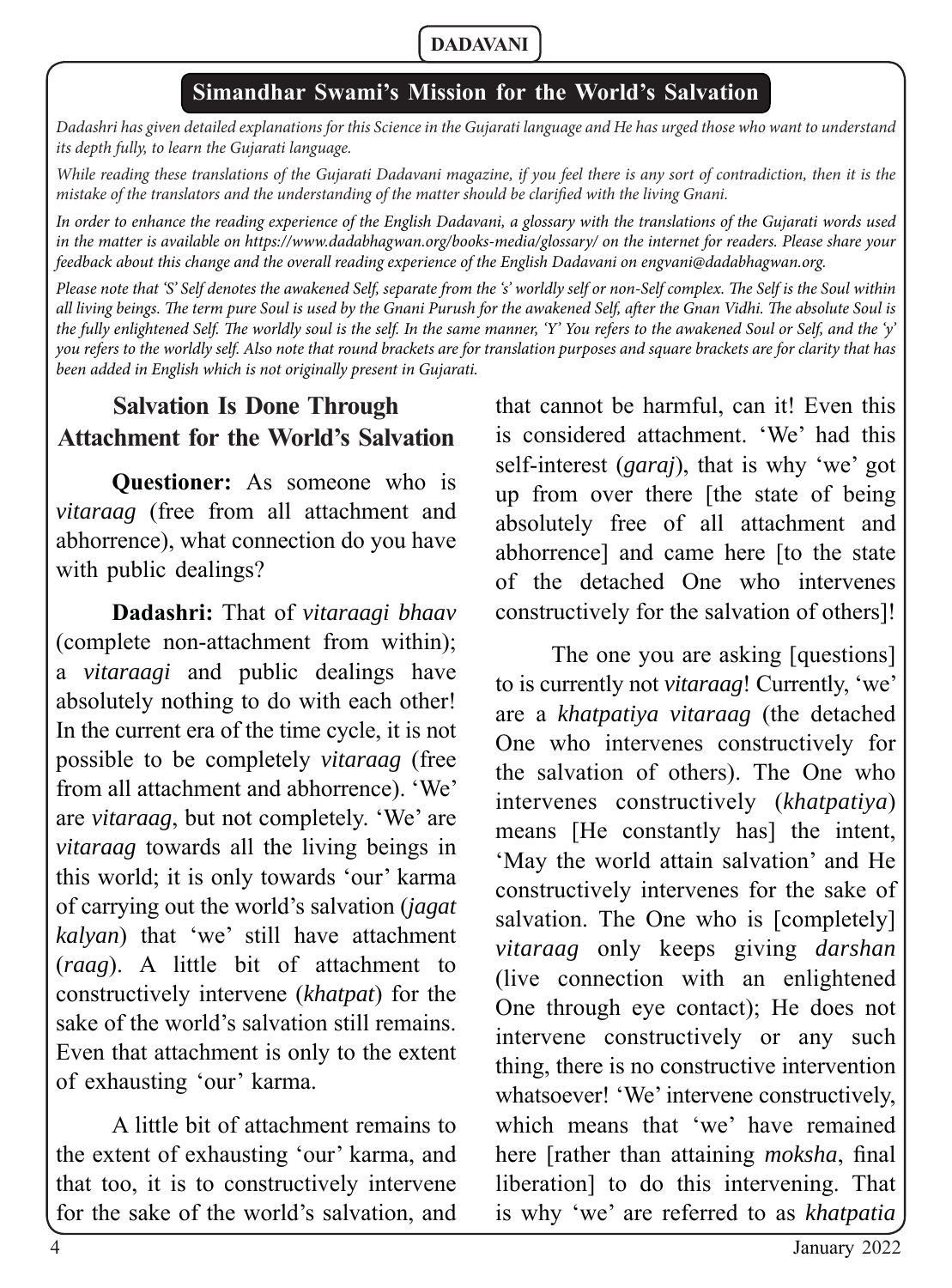*vitaraag*. 'We' have only this desire, 'we' have no other desire. 'How can people attain peace'; this is the very reason 'we' have taken on this total commitment (*bhekh*). And that is precisely why 'we' do eleven hours of *satsang* (spiritual discourse conducted in a question and answer format) every day.

# **Salvation Through Detached Intervention**

This is a kind of constructive intervention that 'we' do by saying, "Come over here and 'we' will give you *moksha*  (liberation)."

Now, that is precisely why 'we' have to do all this constructive intervention, isn't it! The One who does not want anything at all for Himself is called *vitaraag*! What kind of constructive intervention? It is with the intent, 'May others attain something similar to what 'we' have attained.'

Lord Mahavir was not a *khatpatia vitaraag*. [Whereas] 'we' invite you by saying, "Please come. All your miseries will go away." That was not the case with Lord Mahavir. He was absolutely *vitaraag*; so there was no interference at all, was there! No interference, no intervention. The One who does not want anything at all in this world.

There is nothing in this world that 'we' want. Even if all the gold in the world is given to 'us', 'we' do not want it. 'We' do not have thoughts about women at all. What does One who has become free from all bondage need? 'We' only want this much, the world should attain salvation and that is definitely going to

happen. And the world will indeed take on a completely new form! A completely new approach, a new form!

Now, the *vitaraag* Lords (fully enlightened living beings who have no attachment to the relative self or any other thing in the world) did not say such things. 'We' intervene constructively, that is why 'we' say, 'Dear fellow, you will fall into the canyon that lies ahead.' Now, the *vitaraag* Lords tell 'us', "Why do you worry about him?" But 'we' feel, 'Gosh, once he falls down [spiritually], when will he get sorted out?' This is simply what 'our' intent is like, 'our' desire has become such that no one falls and some solution is brought about for this. 'We' have found the path to *moksha* and 'we' take you along with 'us'. 'We' will sit with you for half an hour, but 'we' will take you back ['home'; to the Self].

# **The Intention Is Only for the World's Salvation**

**Questioner:** But when One who is *vitaraag* associates with people, is it to discharge His own karma?

**Dadashri:** It is to clear His own karmic account; it is not for others. 'He' has no other intention (*bhaavna*). 'We' have the intention, 'May these people attain salvation. May everyone attain salvation the way it that has happened for me.' That is the intention 'we' have. The *vitaraag* Lords do not have that. 'They' have no intention at all; They are completely *vitaraag*! Whereas 'we' actually have this intention of one kind! So 'we' get up early in the morning and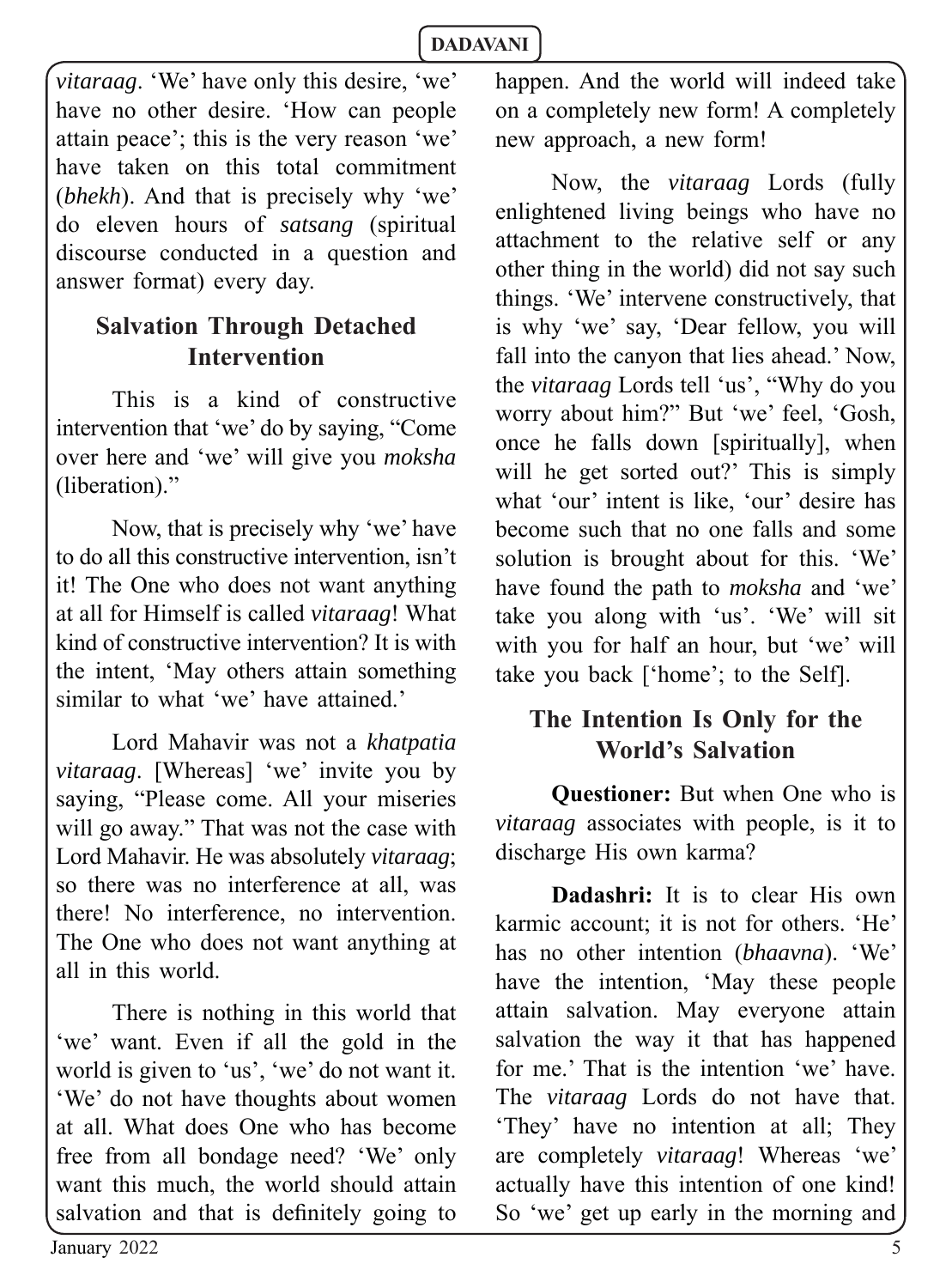sit at ease! 'We' start up this 'school' [*satsang*]! It remains open all the way up until eleven thirty at night! Therefore, this is 'our' intention, that may everyone attain bliss like mine! Why should there be so much misery! There is no misery yet they are unnecessarily suffering it. If this lack of understanding is removed, then the misery will leave. Now, when will the lack of understanding leave? It will not leave by telling the person to get rid of it, it will leave by pointing it out to him. It will leave if it is pointed out to him! So 'we' point it out [to others]. So 'we' are referred to as the *murt Swaroop* (the manifest Self); 'we' are referred to as *shraddha ni pratima* (an embodiment of faith, whereby One prevails only as the absolute Self, resulting in other's having faith in Him).

May the whole world understand *vitaraagata* (the state of absolute detachment), may they attain the *vitaraag* path; if they do not attain *moksha*, so be it, but may they at least attain the *vitaraag* path. Travel a mile, but travel on the *vitaraag* path. In whatever religion you follow, however many *vitaraag* miles there are in that religion, even if it is just one mile, but travel on the *vitaraag* mile.

### **The Goal of Salvation Through Unconditional, Constant Compassion**

The whole world is roasting like sweet potatoes that are placed in a fire pit. People outside of India are also roasting like this and people in this country are roasting as well. These people are burning from all sides. Here in Ahmedabad and Mumbai, just look at the power of 'King' *moha*! Despite having millions of rupees, people are writhing like fish out of water! When I told someone, "The sweet potatoes are roasting," he replied, "Dada, you are saying that the sweet potatoes are roasting, but now they are even on fire!" Whatever moisture there was has all evaporated and the sweet potatoes are now on fire! So this is the current predicament! What is the goal of our *satsang*? It is to bring about the salvation of the world. This intention is not going to go to waste.

'We' used to say that 'we' will sit under a banyan tree or some other tree and preach. Or that 'we' will lodge at someone's house, that way, the people living in that home will attain salvation.

How can people come out of this confusion? How much confusion must there be? So this is the unconditional, constant compassion (*kaarunyata*) that is applied all day long. And it is if one comes out of the confusion that he attains this Knowledge of the Self (*Gnan*), and only then does one get onto the path [of *moksha*]. Therefore, this is the solution. Do you find anything that is objectionable in this?

# **Understand the Fundamental Point of the Tirthankar Lords**

**Questioner:** No, but Dada, whenever I look, wherever I look, I can see despair.

**Dadashri:** Wherever you look, there is despair. But now, the world's salvation is going to happen through the *nimit* (one who is instrumental in a process) of the *Gnanis* (Those who have realized the Self and are able to do the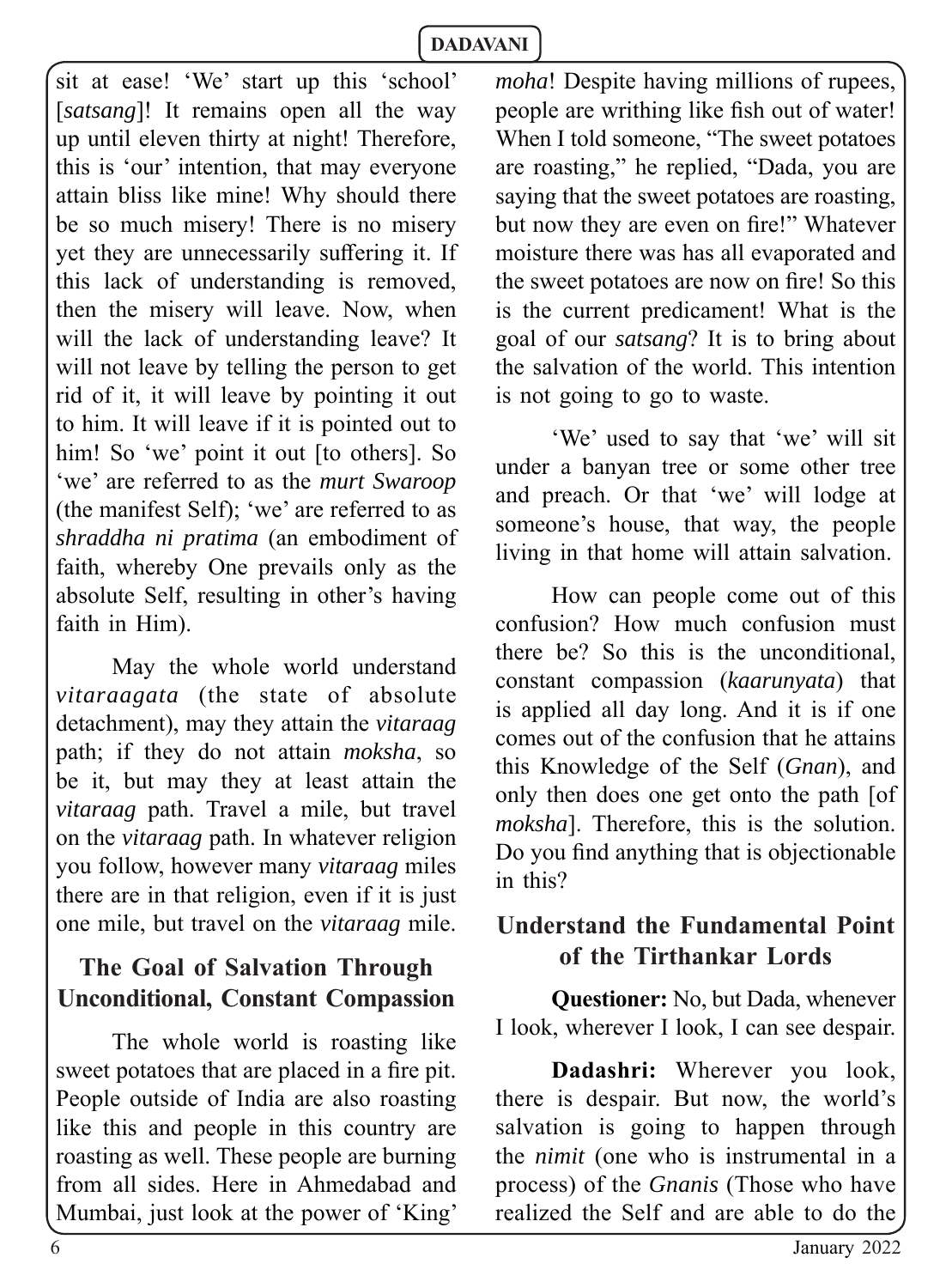same for others). In the world, people's thoughts will change, religious practices will change, all of these rebellious sentiments will be destroyed through Their way of thinking. All the rebellious sentiments that have arisen will get fractured and destroyed. The school for this very thing is in progress here!

**Questioner:** If what you say happens, then it would be wonderful!

**Dadashri:** All this has fundamentally arisen from abhorrence*.* And if you go beyond that, then it has arisen from enmity (*ver*). So, your spiritual work will be done if you become friends; otherwise, as long as enmity prevails, it will bind you. If the people of the world were to understand just this one point of the twenty-four *Tirthankar* Lords (the absolutely enlightened Lords who can liberate others), then the world would attain salvation. Just this one point of the twenty-four *Tirthankar* Lords: 'Become free from abhorrence (*vitadwesh*)!'

### **The Scientific Method of the Tirthankar Lords**

The *Tirthankar* Lords' method is very scientific. If 'our' method is so scientific, then imagine how [scientific] Their method must be, how wonderful must Their method be? If the method of the One who has failed [in attaining 360  $degree$ ] is so scientific, then how scientific must the method be of Those who have passed? What do you think? Such a great change occurs in a person within just one hour when he comes to 'us', so how wise must They be? And all that is conveyed

here is indeed Theirs. None of that is 'our' 'stock' at all. This is just a taped record that is playing, and 'we' continue listening to it.

### **The Reign of Lord Mahavir Will Shine On**

All this [*Akram Vignan*] will still remain for eighteen thousand years. After that, no books will remain, no temples will remain. There will be no trace of religion. But until then, won't one need some means [for spiritual advancement]? Religion will continue to exist until then.

The reign of the *vitaraag* Lords! The reign of Lord Mahavir will shine on greatly! It has been defamed so far, but it will now shine. It will shine tremendously. And all the religions are going to shine! The reign is of Lord Mahavir, and 'we' are considered a *kalash* (rounded pinnacle at the top of a temple, placed as an adornment) of that reign. Do they not place a *kalash* on top?

### **Questioner:** Yes.

**Dadashri:** Then it will shine, and the responsibility is not 'ours'! You should simply nurture the intention within that, 'May the world attain salvation.' That intention should be a true one from the heart. The world is definitely going to attain salvation, there are no two ways about it. Nature itself will help with that. No one else will be able to help with that. Moreover, it will truly help! That the world will attain salvation is definite! This will not go to waste just like that. Such a spiritual Science that has manifested will not be lost just like that.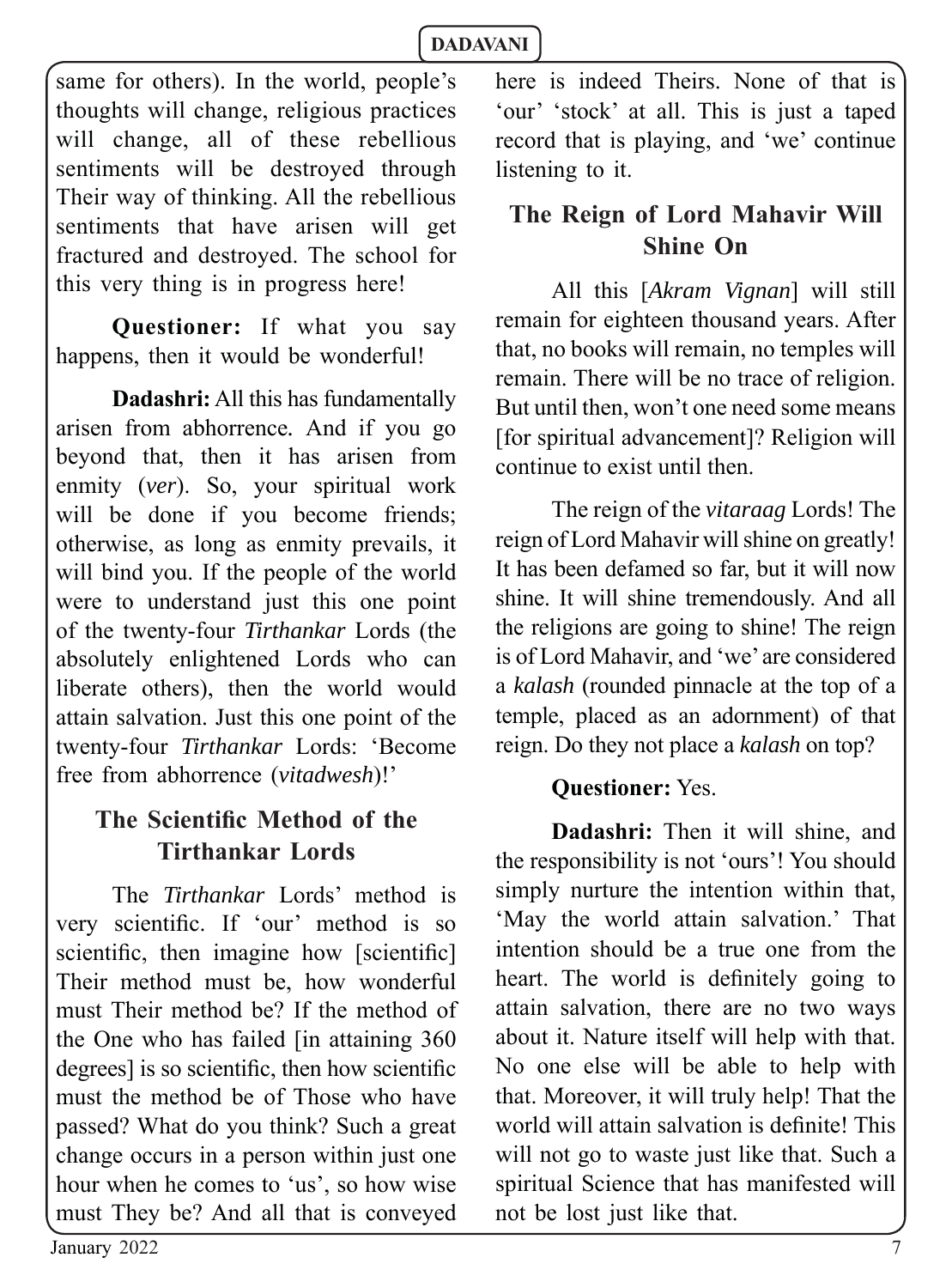# **Salvation of the World Out of One's Self-Driven Motive**

So things are different here; this [*satsang*] is not a 'shop'. Nevertheless, people refer to this as a 'shop'. They ask, "Why have you opened up a shop just like all the others who have done so? What self-interest do you have?" 'We' do have the self-driven motive, don't 'we', that of, "May you also attain the bliss that 'we' have attained!" This is because people are writhing the way fish out of water do! That is why 'we' have to keep travelling everywhere. Many people have attained this path of peace.

**Questioner:** So this is not selfinterest; rather, the intention that all living beings attain salvation is maintained!

**Dadashri:** The intention is that it would be nice if they attain salvation. Except for the *Tirthankar* Lords and the *Gnanis*, no one else had nurtured the intention for the world's salvation. When people don't have the means to feed their own stomachs first, how can they think about others? What intention had everyone nurtured? They kept yearning for a higher state! If a person is a monk (*sadhu*), then [he nurtures the intention,] 'When will I get promoted to an *upadhyaay* (spiritual preceptor)?' And if he is an *upadhyaay*, then [he nurtures the intention,] 'When will I get promoted to an *aacharya* (higher-ranking Jain monk)?' That's the only intention everyone has. While on the other side, people have the interest of taking part in the black market! And if he is a tax collector, then his only intention is,

'When will I become a commissioner?' No one cares about the world's salvation.

We are still talking about one to two lifetimes [before attaining final *moksha*], that perhaps someone may be filled with this intent to become instrumental in the salvation of the world; but that is limited to one or two lifetimes. What this means is that, the *Tirthankar* Lords would have had this *bhaav* (inner intent) of, 'May everyone attain the bliss that I am experiencing.' Moreover, that is the only charge [*bhaav*] for them. But this is not possible for everyone. Most people would have the general desire, 'May the living beings of the world attain salvation.' Their main *bhaav* is not to do the world's salvation. Only a few people would have such a *bhaav*. When a person encounters such circumstances from all around, then this is possible. Everyone does not have it.

### **The Gnani Carries Out Salvation as a Nimit**

'We' are able to give instant *moksha* in this era of the time cycle, through which *moksha* prevails right here. 'We' are the giver of *moksha*, 'we' are licensed to give *moksha*. 'We' are an instrument (*nimit*) for the world's salvation, 'we' are not the doer. Anyone who comes in contact with 'us' can attain salvation; but he has to meet 'us'. You have met 'us', the circumstance has come together; so it is when your merit karma comes into effect that the circumstance comes together. And 'we' have come upon this because the salvation of the world is going to happen through 'us', that is the reason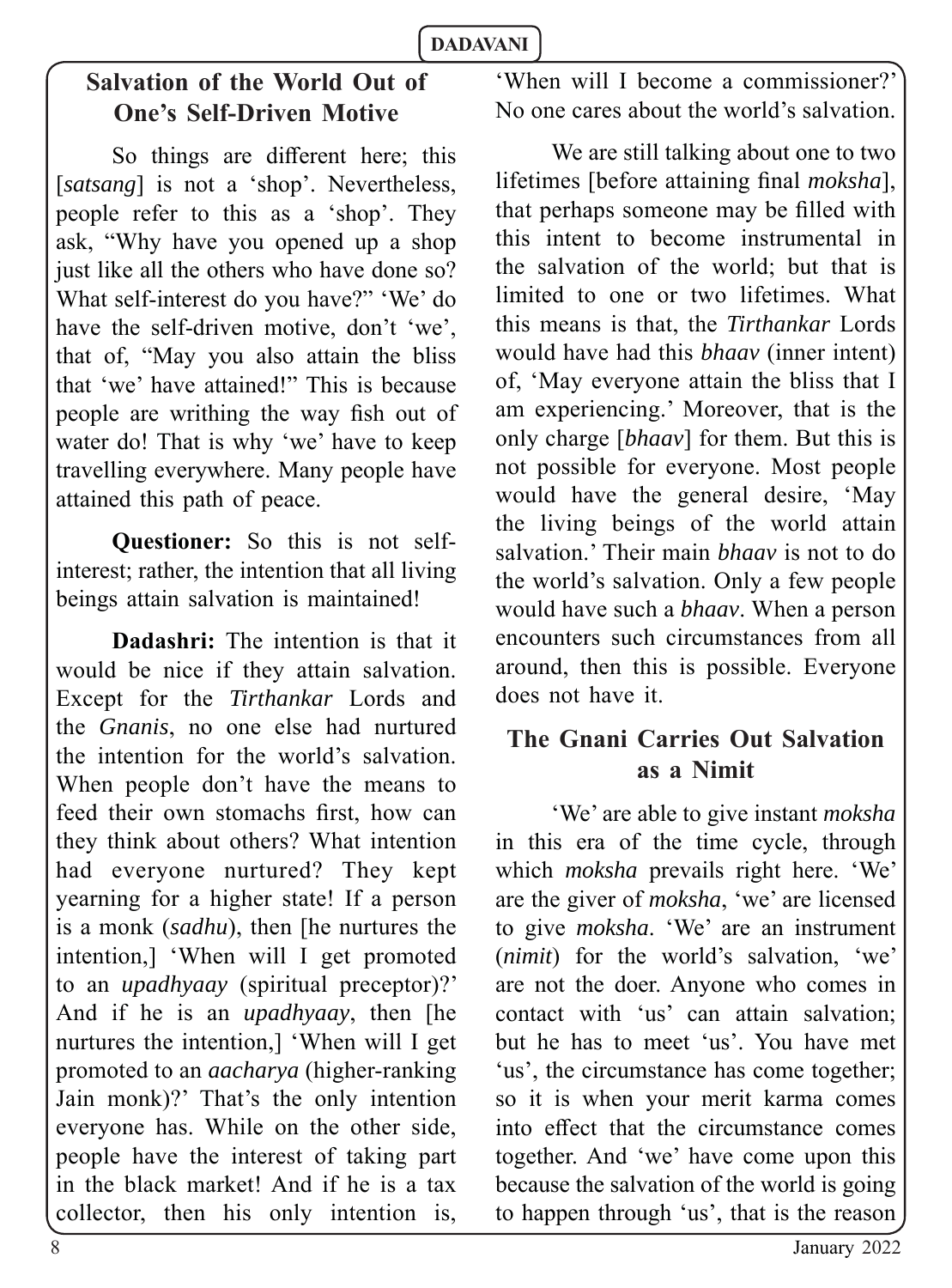'we' have come upon this. 'We', too, are a *nimit*, aren't 'we'! 'We' tell him [about the path of *moksha*], so this is all in the form of a *nimit*.

It has come into effect, but everyone has this intention for only the world's salvation. It is the status of a *vitaraag*  and the status is indeed the same! It is the status of Lord Mahavir, isn't it! People tell 'us', "Your religion will continue on over here." 'We' tell them, "No dear fellow, it is the Lord's." These eighteen thousand, five hundred years are of the reign of the Lord; 'we' are simply an 'ornament' of this reign. People say, "You have become an ornament!" However, 'we' are a *nimit*  in this, 'we' do not do anything. 'We' are not the doer of anything. 'We' do not have the energy to do anything. The energy to do has come to an end. As long as that energy exists, there is *pudgal parinati*  (the belief that 'I am doing' in what are the results of the non-Self). From that, *pudgal parinaam* (effects of the non-Self complex) arise.

'We' prevail in 'our' bliss that is free of attachment and abhorrence. And whatever amount of work these people have, 'we' complete it with the awareness as an instrumental doer. There must be karmic ties between you and I for many past lifetimes, that is why we have met. 'We' are not the Lord of salvation, 'we' are a *nimit*. Those with phenomenal merit karma will reap the benefit while sitting right at home! It is the effect of [the merit] karma of] those with phenomenal merit karma, this *Akram* path! Otherwise, how can it [the path to *moksha*] be *Akram*

(stepless)? If one gets the *darshan* (live connection through eye contact) of a *Gnani Purush*, then his salvation has happened!

# **Samadhi Prevails in the Gnani's Presence**

**Questioner:** By sitting with Dada, I feel peace and the worldly intents leave. How does this happen? It is Dada's energy, isn't it?

**Dadashri:** It is not Dada's energy. When you sit next to a large slab of ice, you naturally feel the coolness, it is not as though that is the ice's energy. Otherwise, even the ice slab would claim, "Look how you cooled off because of me!" [In turn, 'we' would tell it,] "Just forget it; what capacity do you have to make him cold? This is actually your inherent nature!" So this happens because of 'our' inherent nature. 'We' do not have a single *parmanu* (the smallest, most indivisible and indestructible particle of inanimate matter) of *vishay* (sexuality), not a single *parmanu* of *mamata* (my-ness), so where there is no *mamata*, where is no ego, what else will be there?

*Paudgalik parinati* (the belief that 'I am doing' in what are the results of the non-Self) does not arise for 'us' even for a moment. Though 'our' outward appearance is like this, *paudgalik parinati* does not arise. 'We' must have brought something like that from the past life, as such thoughts do not arise for 'us'. 'We' have not made such spiritual effort in this life, rather 'we' must have brought it along with 'us' and that has manifested.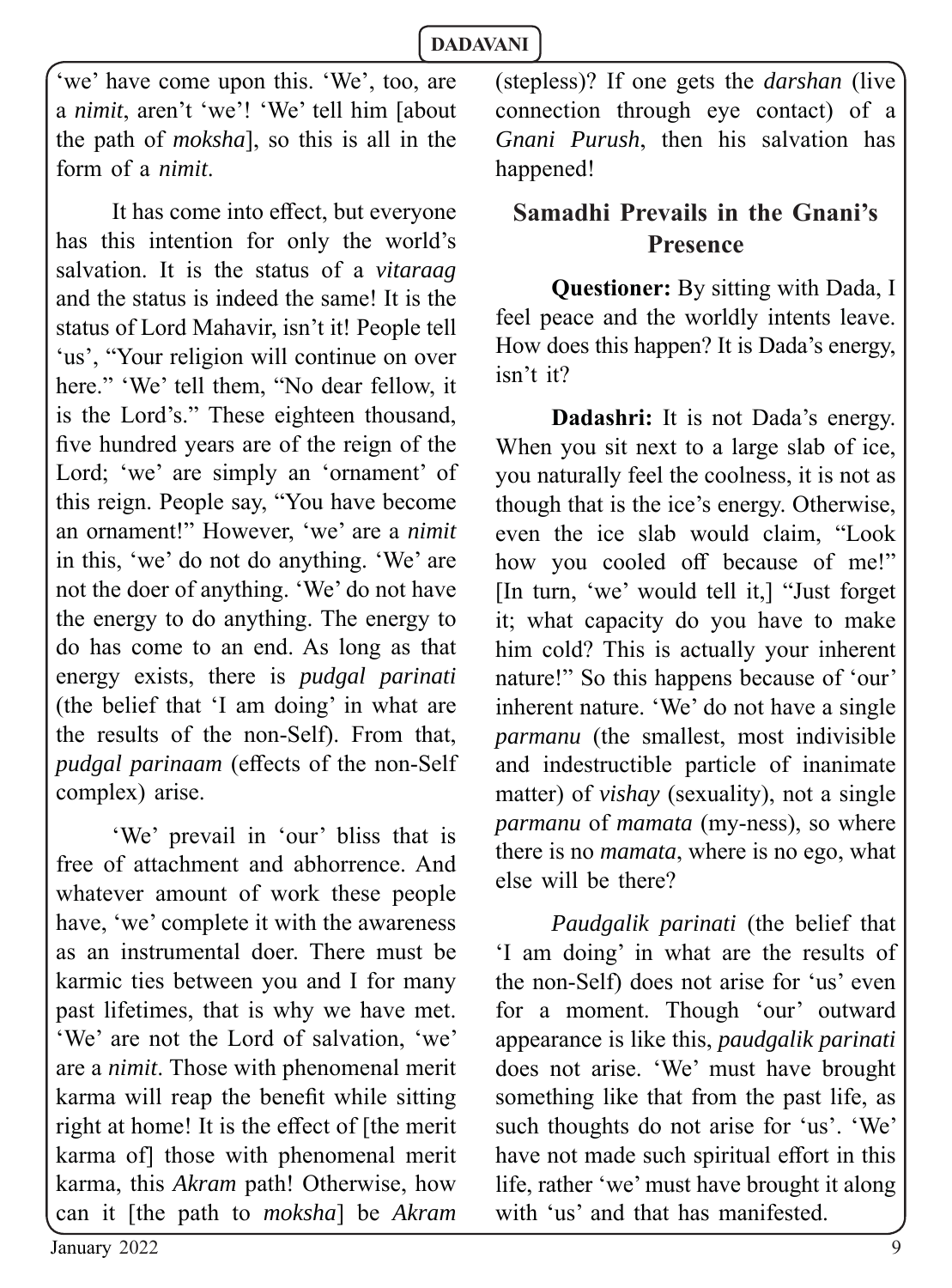# **It Is Speech That Is Without Ownership and That Grants Salvation**

**Questioner:** Who does the intention for the world's salvation?

**Dadashri:** It is because of *Pragnyashakti* (the direct light of the Self). In reality, it is not the job of *Pragnya* to have the intention for the world's salvation, but when one has only one or two more lives left [before attaining final *moksha*], another energy is at work along with *Pragnyashakti*. However, they are roughly the same.

'We' are saying this having become the *Atma* (the Self), having become the *Purush* (the Self), and 'we' have set out to do *Purusharth* (progress as the Self). All 'our' work is aimed at how change can be brought about within the people of India and other countries.

**Questioner:** So does the Self have the intention for the world's salvation?

**Dadashri:** The Self does not have such an intention at all, does it! The 'I' who is at 356 degrees, it is that 'I' who has all this.

**Questioner:** Who is the One with the 356 degrees?

**Dadashri:** That indeed is this *Gnani Purush*!

**Questioner:** So is this His speech?

**Dadashri:** No, this speech is not His either. He used to claim the ownership of it. 'He' has now relinquished that sense of ownership (*malikipanu*); nevertheless,

He is at 356 degrees. This is because He has the *bhaav* to do the world's salvation.

**Questioner:** Is it because of that *bhaav* that the speech that carries out salvation comes forth?

**Dadashri:** No. Such speech comes forth because the sense of ownership has been relinquished. There is no problem with bringing about the world's salvation. but if you let go of the sense of ownership, then your *bhaav* will be fulfilled. It is in fact when Lord Mahavir became free of that sense of ownership, that the *deshna* (the egoless speech accepted by all) emanated. Then it continues to 'play' [come forth] on its own.

**Questioner:** Your speech that comes forth in the form of *deshna*, is it on the basis of a previous *bhaav?* 

**Dadashri:** I had done the *Purusharth* in the past [lives]. I had nurtured the intention in the past [lives] that the speech should not have mistakes like these; the speech should become free of mistakes. So the result of that has now come; so 'we' have now become free from it.

**Questioner:** You still have one or two lives remaining [before attaining final] *moksha*], so to become a *nimit* for even greater salvation, new speech must be getting generated within, right?

**Dadashri:** What is there presently is itself new speech; there can be no higher speech than this. I, too, have to read it.

# **Salvation Happens Through Syadvaad Speech**

Everything that everyone speaks,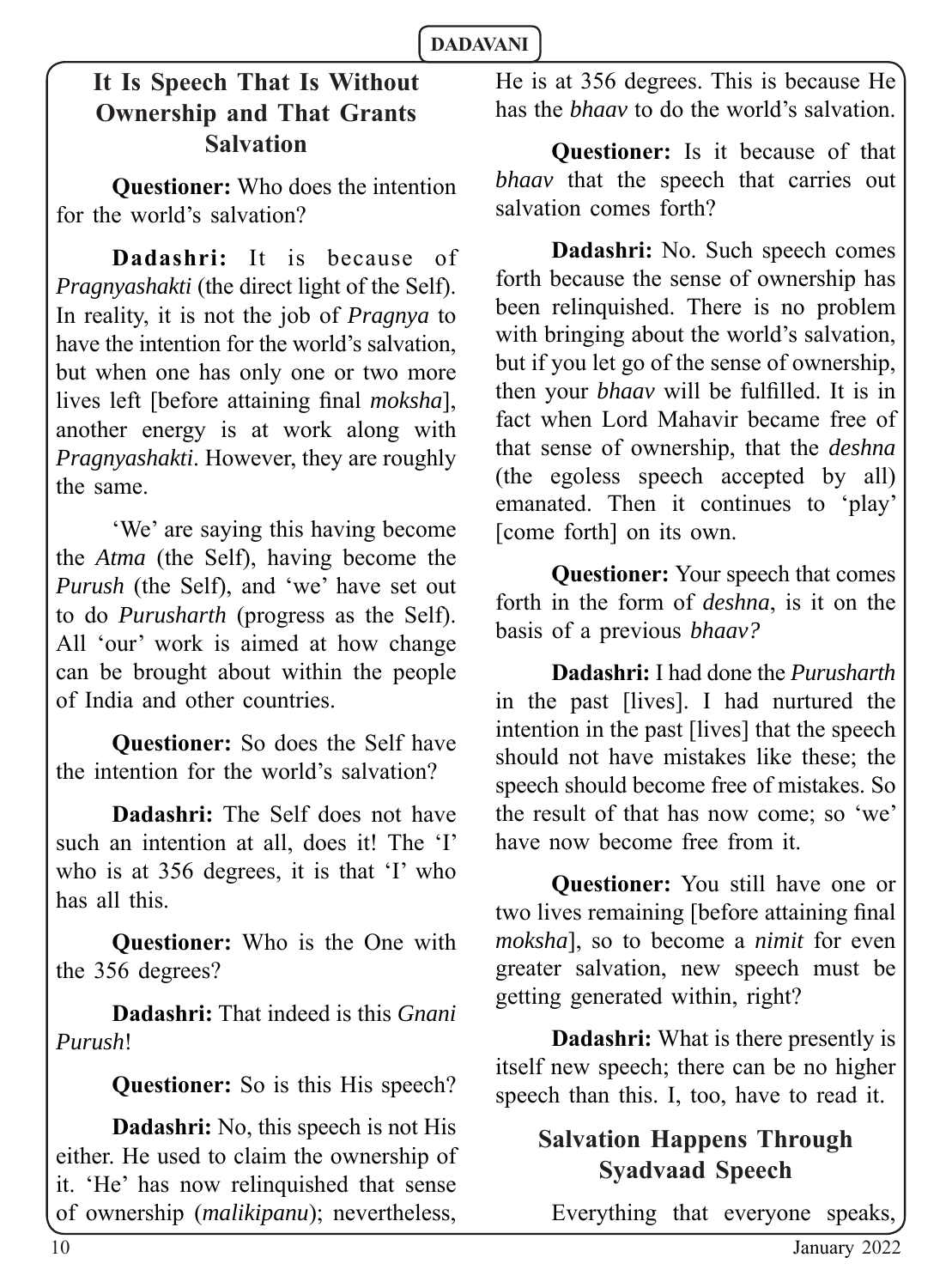however much is being spoken, all of that is overt egoism. Even for the *Gnani Purush*, when he speaks *syadvaad* (speech that is accepted by all and does not hurt anyone's viewpoint), there is no egoism at that time. However, if he speaks about anything else, then it is only his ego that is being expressed. That ego which is emptying is called the discharge ego. However much is being said, that is all indeed egoism. Even when there is no need to speak, one still speaks, doesn't he?

**Questioner:** Others attain liberation (*kalyan*) from that.

**Dadashri:** That is correct. There is no problem when others gain for the sake of liberation, but when the other person will not gain from it, and it is regarding a different matter, and one starts saying, "No, do it this way, you don't understand," [in that case,] whatever he says is all egoism.

Lord Mahavir's speech was *syadvaad*, and the *Gnani Purush's* speech is *syadvaad*. *Syadvaad* means that everyone listens to it, but no one feels, "He spoke in opposition [to my beliefs]." Whether the person is Muslim, or from another faith, everyone likes it; that is considered *syadvaad*. It is *niragrahi* (free from insistence) and it takes into account all the relative viewpoints (*sapeksh*). The Lord's speech is so wonderful!

# **The One Who Attains His Own Salvation Can Carry Out the Salvation of Others**

**Questioner:** Does one's own salvation happen first or does the salvation of others happen first?

**Dadashri:** The One who has attained his own salvation can carry out the salvation of others. Otherwise, no one can carry out the salvation of others. If one has attained his own salvation, only then can he carry out the salvation of others. And secondly, those who have set out to carry out the salvation of others, that is actually nothing but egoism. 'I am doing something.' One does not even have the [independent] ability to empty his bowels. No one has been born in this world who has the independent ability to empty his bowels!

Therefore, One's own salvation comes first, then He can carry out the salvation of others. If I stop smoking and then I say, "You should not smoke," then it will impact the other person. If anger, pride, deceit, and greed lie within me and I say, "Remove all your anger, pride, deceit, and greed!" [Then people would respond sarcastically,] "Just look, he has set out to bring salvation to the world!" Who is it that can bring salvation to the world? It is the One who has completely attained His own salvation, He sets out to bring salvation to the world. And the enormous amount of penance that must be done, is that some sort of child's play?

# **Proceed on the Path of Moksha Silently and Discretely**

The salvation of the world will occur whenever the time comes. When nature of its own accord, prepares the *nimit* (instrument) for salvation, then proceed! Do not try to become ready on your own. This is not something one can get ready for! If you try to sell off the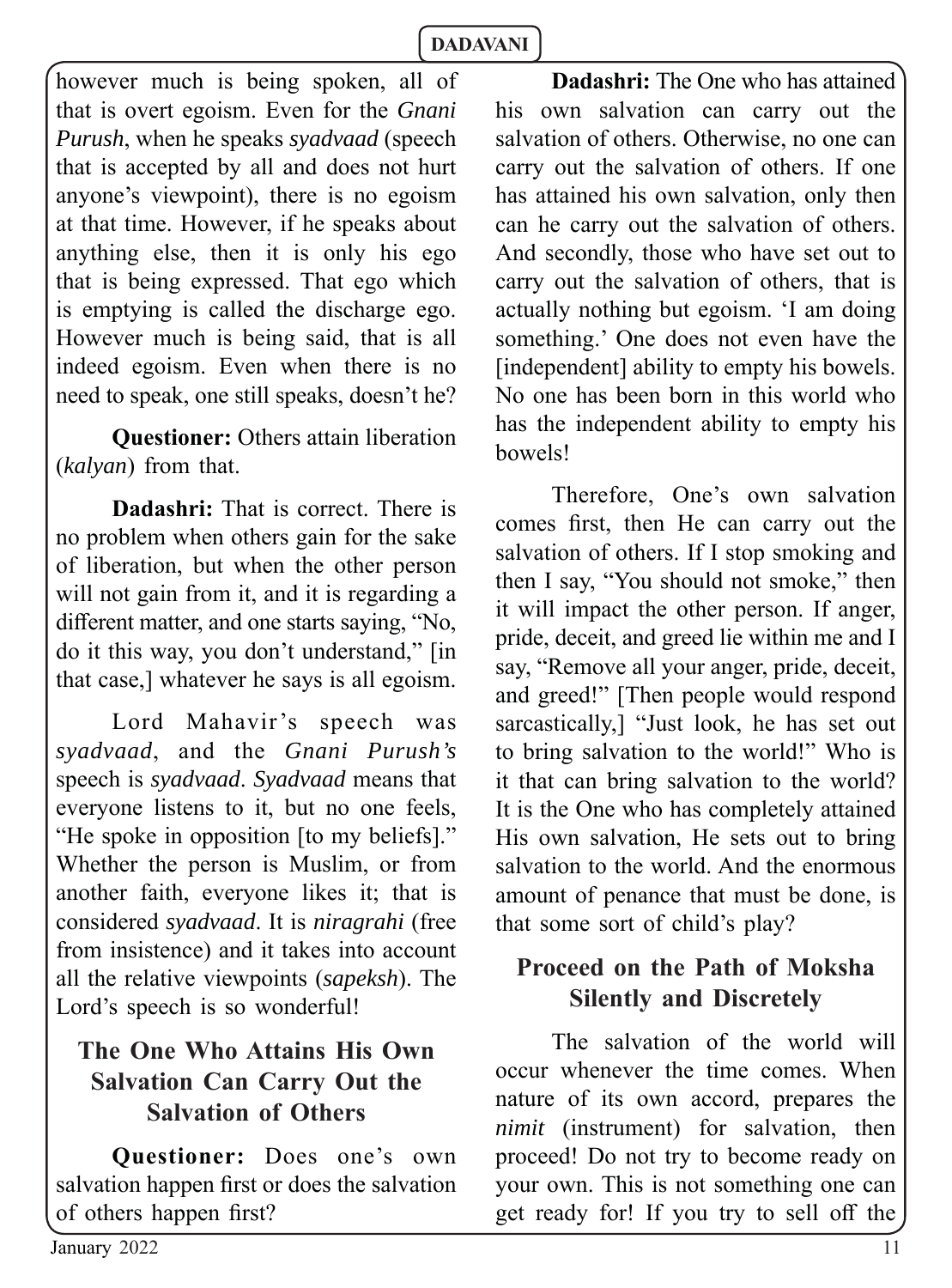*siddhis* (spiritual powers), what will the world not give you? But in the process, you will lose your wealth of being in a human life-form! Not only will you lose it, but you will become eligible to go to hell! Ours is the path to *moksha*, where One has to go very silently and discretely!

# **A Pure Ego Is Required for Salvation**

**Questioner:** So then, is there nothing that remains for us to do for the world?

**Dadashri:** 'You' were not meant to do anything in the first place; this is simply egoism that has arisen. It is these human beings alone who have the egoism of doership. If one does not have that egoism, then there is no problem. However, one cannot refrain from having egoism, can he!

One has egoism, so he does not forget the awareness of the ego. The One who is the pure Soul does not lapse in the awakened awareness (*laksh*) as the pure Soul. You should keep it exact, so that mistakes are not made. Currently, there is the live presence of the *Gnani Purush*, so do everything in His presence. Is there likely to be any problem in that?

So, the ego is to be made pure. How is it to be made pure? The answer is, "When *parigrah* (inner attachment towards material things) arises within, you should gradually decrease the *parmanu* of illusory attachment (*moha*), you should decrease the *parmanu* of anger, you should decrease the *parmanu* of pride. You should decrease those very *parmanu* and make the ego pure. When not a single *parmanu* of anger, pride, deceit, greed, attachment and abhorrence remains in the ego, and the ego becomes pure in this way, then it naturally becomes one with the pure Soul within.

# **'Our' Life Is Only for the World's Salvation**

Only after one's misery comes to an end, does the intention for the world's salvation arise. All the miseries of these boys [young men who have taken the vow of celibacy and have dedicated their life to the *Gnani* for the world's salvation] have ended, that is why the intention for the world's salvation prevails all day long for them.

"Boys, you are saying it with true feelings, aren't you?" They say, "Our life is only for the sake of carrying out the world's salvation." If hundreds of thousands of people were to say this, then simply through their presence, the world would straighten up. Yet not a single person has said this. Everything is written in the books, it is written in the scriptures, but if one has said this, then he has said it mechanically; how has he said it? This is because as long as one has not become blissful himself, he will not be able to say this. If one has become blissful himself, only then does he talk about the world's salvation.

# **The Pure Soul Remains in Awakened Awareness in the Goal of Salvation**

Do you ever get thoughts about the world's salvation? Do they arise sometimes or often?

**Questioner:** Dada, they are starting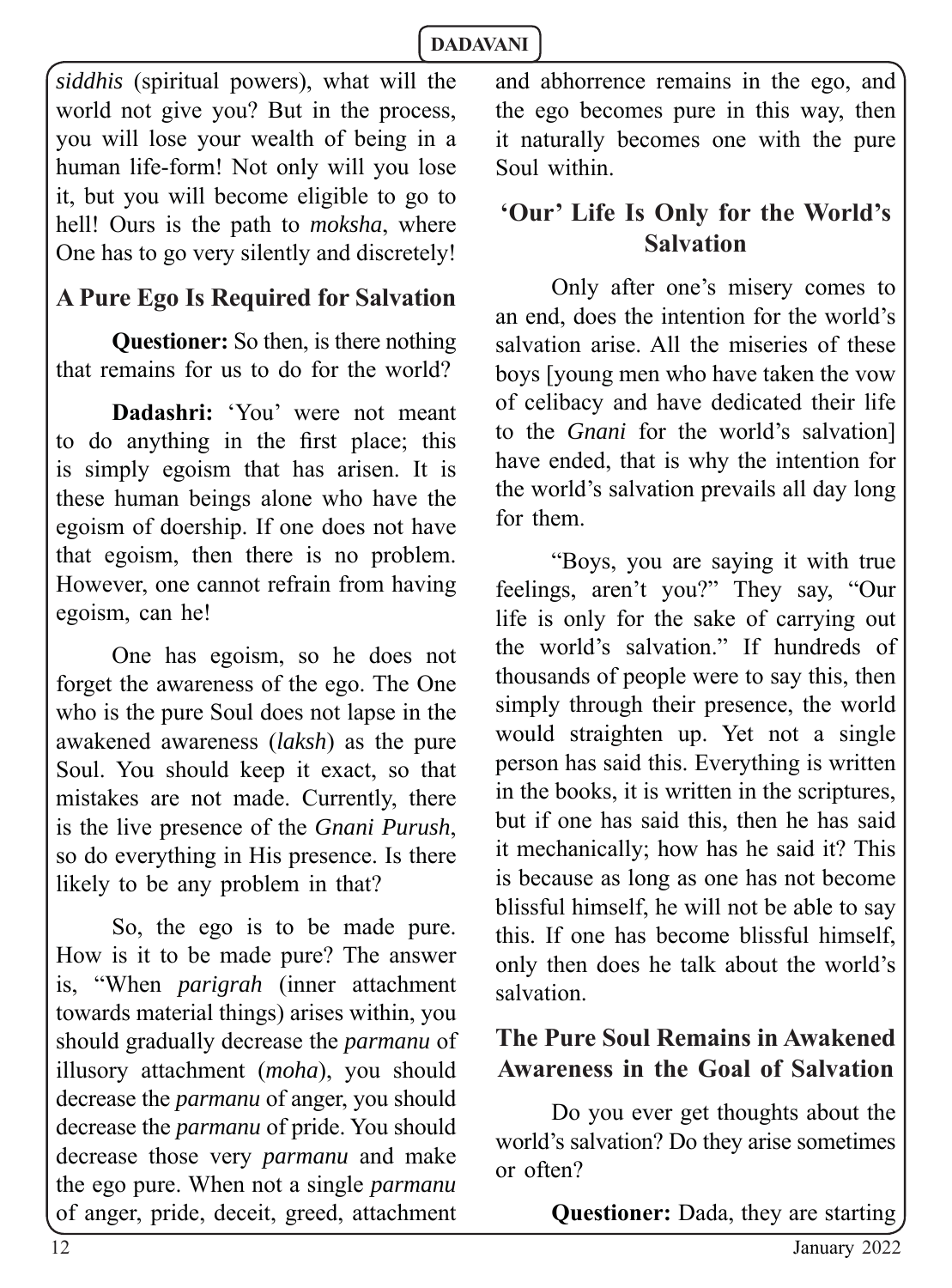to now. Until now, I felt, 'Why isn't the intention for salvation arising properly?' I now realize that this is the *Gnan*, the pure Soul is like this; along with this, the intention for salvation is now happening! True Knowledge of the Self means that salvation should be like this [for the world too]. And nor can I refrain from constantly supporting that. Otherwise, I keep feeling that mistakes are being made.

**Dadashri:** The entire body is being utilized for the world's salvation. The speech is being utilized for the world's salvation. And the mind is occupied in the pure Soul. Do You See the pure Soul wherever You look?

**Questioner:** Yes, the pure Soul.

**Dadashri:** Otherwise, such *yog* (unity of the mind, speech, and body) [for the world's salvation] would not be found, would it!

Wherever and in whatever there is the goal of the world's salvation, the pure Soul remains in extra (*vishesh*) awakened awareness (*jagrut*).

**Questioner:** And however many pure Souls I can See, I say to Them, 'May You attain salvation and give me the strength to carry out salvation.' Should I continue joining the link like this?

**Dadashri:** Yes, everyone here goes out and spreads vibrations with pure intentions; those vibrations will gradually spread everywhere. Then everyone's thoughts will improve. Through those vibrations, if those vibrations are spread with love, then everyone's thoughts will improve. Where there is no selfishness or no ulterior motive at all, and if such vibrations are spread, then the thoughts change.

# **For the Sake of Public Welfare, Become Altruistic**

What does the pure Soul say? "I take care of the one who takes care of others, and for the one who only takes care of himself, I leave him to fend for himself."

Worldly life is not to be lived carelessly; instead, an 'accounting ledger' should be maintained for it. It should also be examined in which 'accounts' there is a loss and in which 'accounts' there is worldly happiness! People keep an accounting ledger for their business, but they do not keep one for worldly life! To teach *vyavahaar dharma* to the people of the world, 'we' tell them to become altruistic; not a single thought arises for oneself. For the sake of public welfare (*lok kalyan*), become altruistic. If you use [your money] for your own self, then it will end up in the gutter, and to use anything for the sake of others is a higher adjustment.

# **The Enthusiastic Group of Aptaputras Will Bring About the World's Salvation**

I have about a hundred people assisting me, people who are not going to get married; they are referred to as *Aptaputras*. Those *Aptaputras* are with me. All these people [*mahatmas*] will spread [the message about *Akram Vignan*], they will show the way; however, these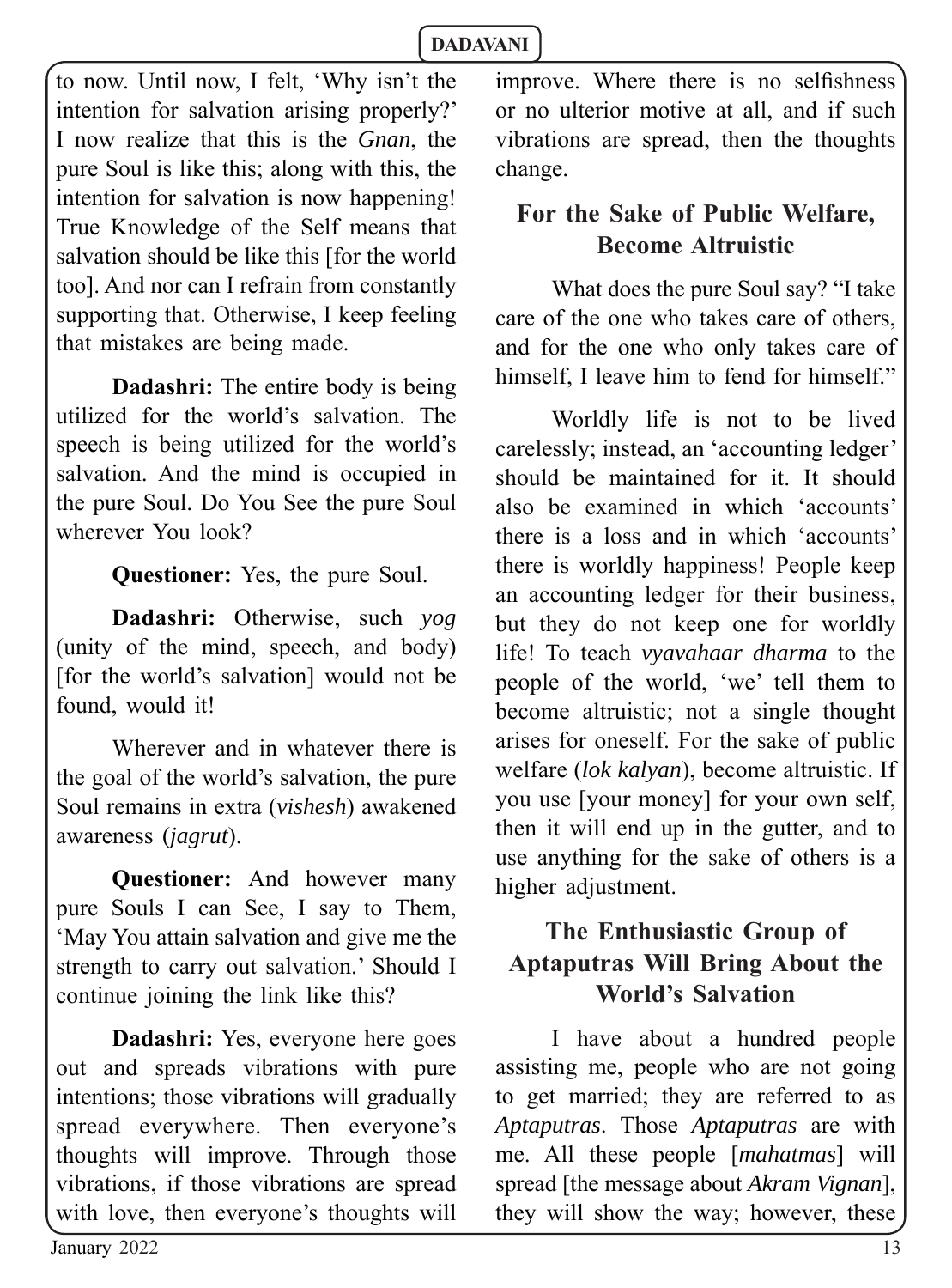*Aptaputras* will actually go there [to various cities, towns, and villages] and inform people. The *Aptaputras* have been trained by attending *shibirs* (spiritual retreats). Even if they speak a limited amount, people will understand.

They do not have my-ness (*mamata*), they follow celibacy through the mind, speech, and body. Bravo to them, and this is certainly a wonder in this era of the time cycle, isn't it! They will all do the work [of salvation], and we have the same goal. We are all a *nimit* of that.

If the energies derived through *brahmacharya* (celibacy through the mind, speech and body) [*ret*; *virya*] rise higher, then the [spiritual] work is done. After that point, the speech that emanates, the bliss of *saiyam* (self-control) that is there, that is something else entirely! This is an enthusiastic group [one that will achieve these results of *brahmacharya*]. However many attributes of *saiyam* the Lord has mentioned, they are present in this [group].

### **Not Five, but a Hundred or So Aptaputras Are Needed**

People have told 'us', "If there are five people like these *Aptaputras*, then that is more than enough!" 'We' have told them, "The world will not pay heed to five people! Currently, about a hundred or so [*Aptaputras*] are needed! One hundred and one are needed!" And it is when we all give support that the salvation takes place. Support should certainly be provided, everyone should put up their own fingers [give support to the 'tent' of *jagat kalyan*] with their own fingers. The intention that salvation happens should also exist, shouldn't it!

All these [beams, i.e. celibates, *mahatmas*] give support, don't they? It is when they all give support that this 'pillar' is standing in the middle; otherwise, how could it stay standing? It stands if it has some other support. The 'pillar' stands due to the support and the entire 'tent' stays upright due to the 'pillar'. Whoever is able to give support to this 'tent', go ahead and do so. 'We' have put up the 'tent'. Support should be given to it, shouldn't it? They will bring about the salvation of India! Not only are they bringing about the salvation of India, they have set out to bring salvation to the entire world! They have been groomed to bring salvation to the entire world!

# **The World's Salvation Will Happen Through the State That Is Free of Sexuality**

These people say, "We want to fully support Dada in the world's salvation." That is why they practice *brahmacharya* (celibacy through the mind, speech, and body). In fact, an entirely new offshoot, which I had never imagined, has emerged!

I was under the impression that practicing *brahmacharya* was not at all possible in the current era of the time cycle. Those who had made such a *bhaav* in their past life can certainly maintain it; our *sadhu* (monks) and *aacharya* (highranking Jain monks) maintain it, don't they! But other, ordinary people do not have such capacity, do they! Where people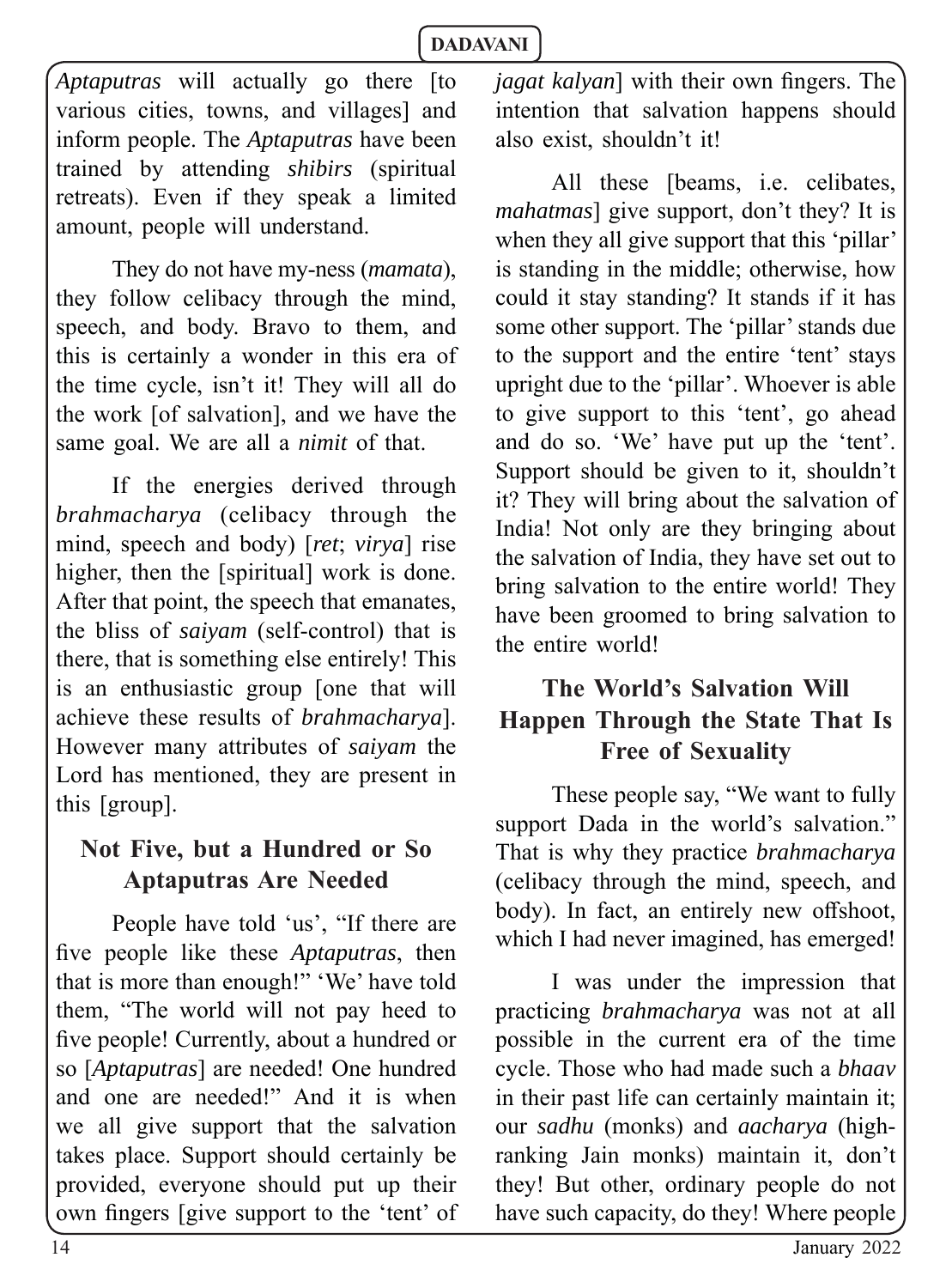are constantly going through intense inner burning, would anyone even attempt to talk about *brahmacharya*? And if someone did so, no one would even listen to him! But this is something entirely new that has come forth in such an era of the time cycle! I never even dreamt that such [circumstances related to] *brahmacharya*  would emerge. It is only when the salvation of the world is meant to take place that this would come together, isn't it! Otherwise, why would all this come together? I had never even imagined that I would want something like this or that I would want to do something like this. On the contrary, the boys flock here for the sake of *brahmacharya*.

So that is what 'we' are trying to do for these *brahmacharis* (those who are unmarried and have taken up a resolve to practice life-long *brahmacharya*), to keep molding them, and through *Gnan*, they turn towards *brahmacharya*. This is what 'we' do for them, and it is possible for them to become molded.

**Questioner:** The words 'possible to mold' does not seem appropriate. Because if it is possible to mold them, then they can also be pressured and they can also spring back; however, if you grace them through *Gnan*, then the result will be wonderful.

**Dadashri:** Yes, grace indeed. It's just that 'we' have to express this using words, but it all happens through grace.

**Questioner:** It is not attainable without grace, Dada.

**Dadashri:** And if they become

ready, then they will be able to bring about salvation for the country in some way. So they will all become ready.

When is it possible to transform the world? Others will be transformed simply upon looking at your *Sheel* (the highest state of conduct in worldly interaction)*.* Transformation will take place in others to the degree of *Sheel* there is in you; otherwise, no one will change whatsoever.

*Sheelvaan* (the state of the one who is absolutely free from sexuality and anger, pride, deceit, and greed) is a very elevated thing. The Self is nothing else but in the form of liberation (*mokshaswaroop*). From the moment One realizes the Self, One is *mokshaswaroop*. But first, one has to become *Sheelvaan*, those attributes should arise. When one becomes *Sheelvaan*, then through his *nimit*, transformation will happen in all the people of the world. Whatever 'machinery' was working in the wrong direction starts working in the right direction.

### **The Unflinching Commitment of Salvation Is the Only Goal**

[When One prevails] Constantly in the salvation of the world, even the dreams that come are of the world's salvation; in carrying out the salvation, what other salvation is to be done? There is no need to work towards people's worldly prosperity, their spiritual salvation is to be brought about. These people already have worldly prosperity, don't they! There is only one goal, no other; not a wavering goal, not a goal with any adulteration. While sleeping, while awake, at any time, there is only one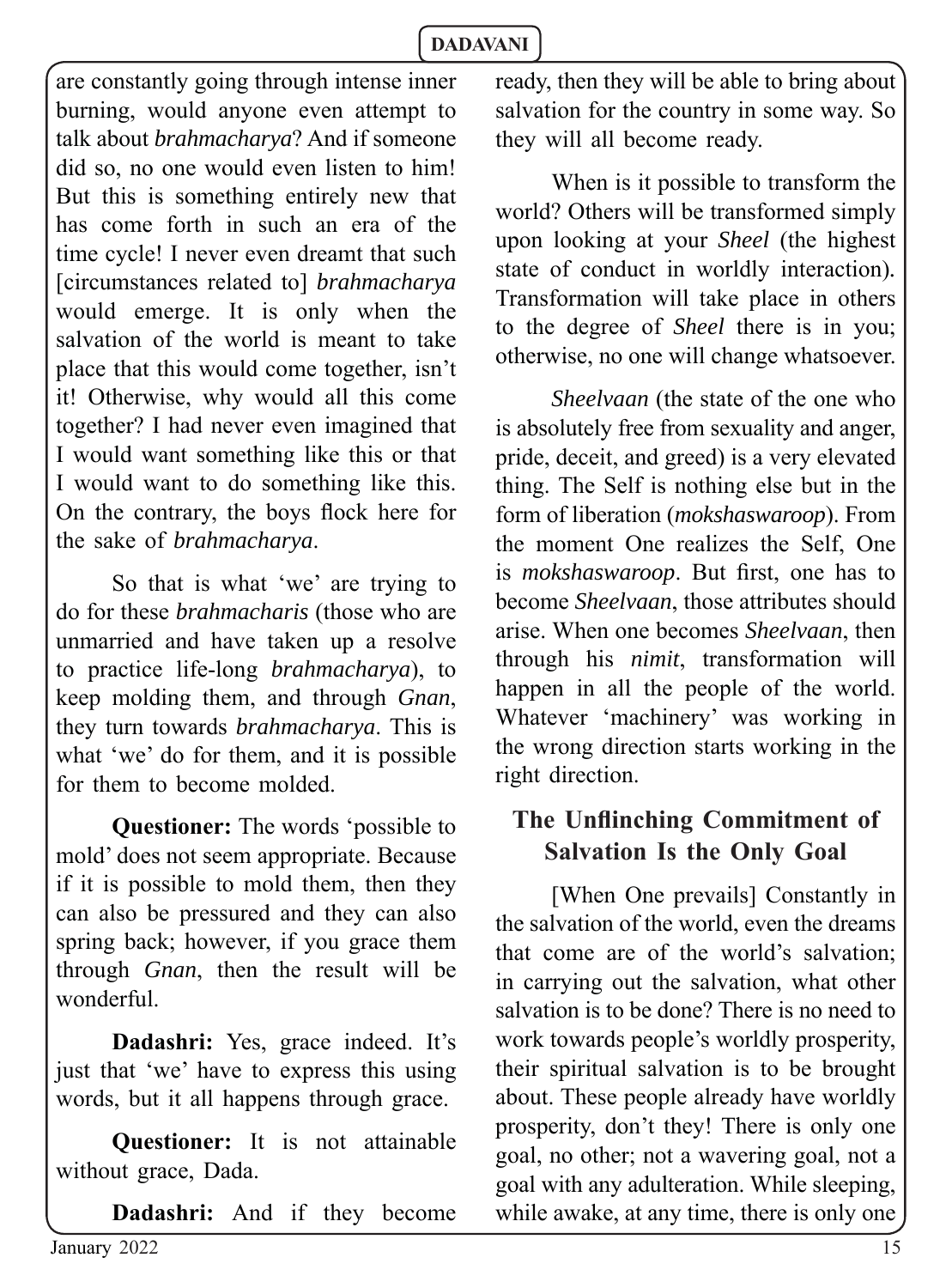goal. Only one goal in times of difficulty, and only one goal even when there is no difficulty!

Who can impede the One who has made the unflinching commitment towards the world's salvation? There is no power in the world that can impede You, and the celestial beings of the entire universe are showering flowers upon You. There is not a single celestial being who does not know Dada! So now, just decide upon one goal: 'I only want to do this work.' The needs of this body will be fulfilled with grandeur.

# **'Our' Only Discharging Desire**

'We' are actually a *nimit* in carrying out the world's salvation. What can 'we' do? Yet, 'we' are a *nimit*. What is 'our' intent? May the entire world attain happiness. One may ask, "India alone?" "No sir, the entire world; may all the living beings of the world attain happiness." So one may ask, "All living beings?" The first preference is human beings. And the second preference is all living beings other than human beings. May all living beings attain happiness; but in that, the first preference is for human beings, those who are able to understand suffering and are not able to endure that suffering.

Therefore, this is indeed the work to be done; wherever 'we' go, 'we' 'sprinkle water'. 'We' keep 'sprinkling water' on all the restlessness that has arisen in the world. 'We' are endeavoring as to how this public, the people of India, can attain salvation. **'**We' have only one desire, and that too, is a discharging desire, that of the world's salvation!

# **Constantly Nurture the Intention of the World's Salvation**

There is the constant intention (*bhaavna*) for the salvation of the world; there is no other intention. No matter what kind of food one gets, no matter what the sleeping conditions, even if it means one has to sleep on the floor, even then what is the constant intention? In what way can the world attain salvation! Now, in whom can such an intention arise? This intention will arise for the One who has already attained salvation. How can the one who has not attained salvation himself lead to salvation of the world? It can happen if the intention is nurtured. If a person meets the *Gnani Purush*, then the *Gnani Purush* will bring him to that stage. And after reaching that stage, if One remains in His *Agnas* (five directives that preserve the awareness as the Self in *Akram Vignan*), then He will learn how to nurture that intention. The intention, 'May everyone attain salvation,' will first grant one's own salvation!

Your own salvation has happened, but it [your life] is considered to have served its purpose when it is used for the salvation of others! Even Lord Mahavir lived His entire life only for others. This is because His salvation had already happened. So now do something like this in full swing!

# **Salvation Will Happen Through Mahatmas Too**

**Questioner:** After attaining *Gnan*, the bliss of the Self that has arisen, that bliss prevails constantly; the intention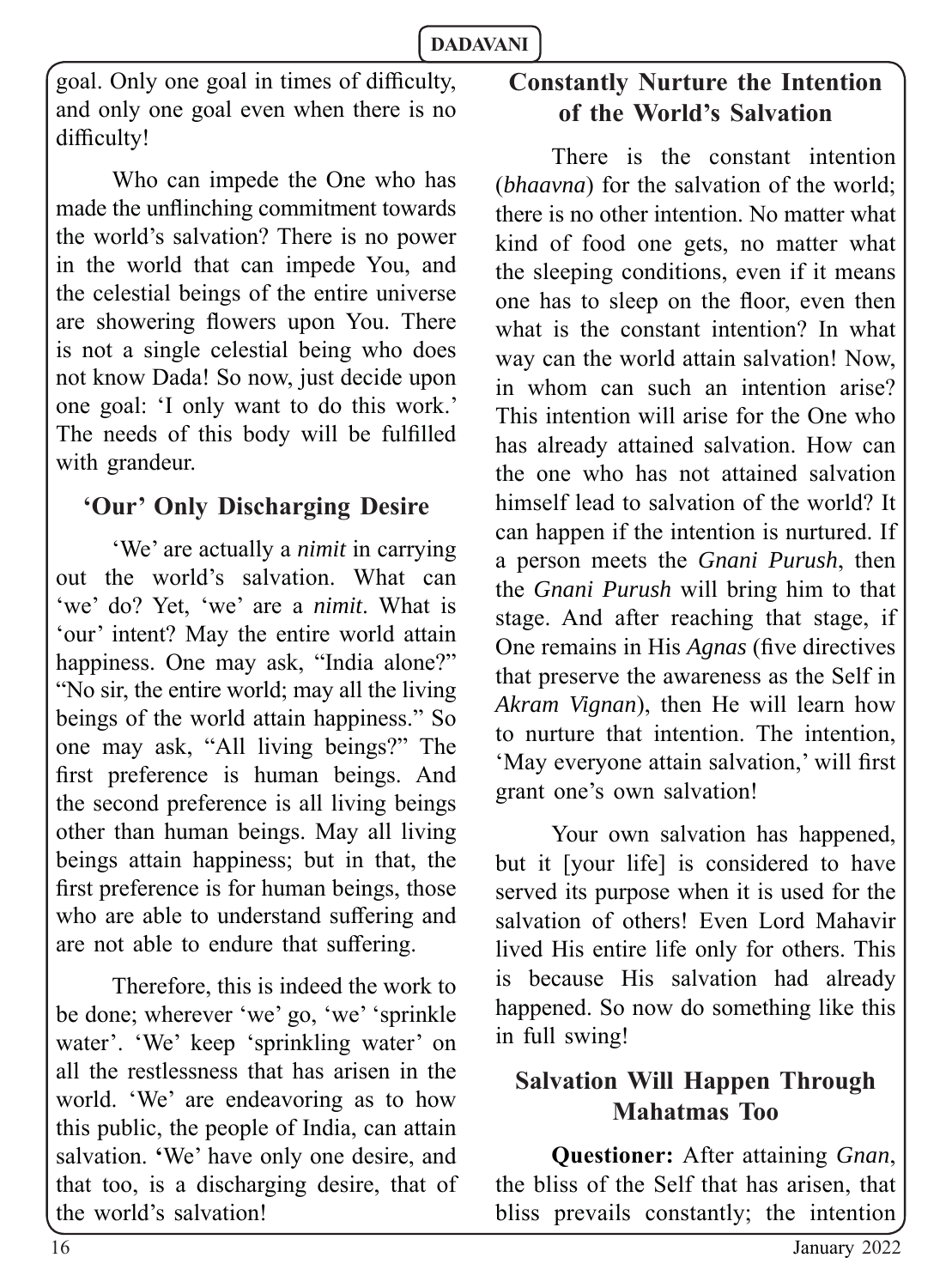that the people of this world attain that bliss and that happiness is all remains, that's it!

Dadashri: 'We' have thirty-five thousand people with 'us' to carry out the world's salvation! What is it that prevails in their mind all day and all night? 'By which means can salvation be carried out; how can salvation be carried out?' Now, why is it like this? The answer is, only the One who has attained salvation will seek to do the world's salvation. When does one seek to do the world's salvation? He seeks it when the people in his home and he himself has attained it, isn't it? Now, what have you set out to do? Why is it that you are having others glorify Dada [by singing *Aseem Jay Jay Kar* or spiritual songs, *pado*, of Dada]?

**Questioner:** I have attained worldly happiness, now it is for the salvation of the Self.

**Dadashri:** 'Our' only concern is how these people can attain salvation. And that is the very purpose of this lifetime of 'ours'. Half the world will attain salvation through 'us' and the other half will attain salvation through 'our' followers. However, 'we' are not the doer of that; 'we' are merely a *nimit*.

# **The Salvation of People Will Happen Through the Laghutam State**

This is 'our' only intention; it does not matter if 'our' *moksha* is delayed by one more lifetime, but this *Vignan* (spiritual Science) should spread and this Science should benefit the world. That is why 'we' have come to disclose it. 'We' have the free time. 'We' have no [other] work. 'We' are the person with the most free time and 'we' are the only person without any intellect whatsoever. Therefore, 'we' do not have any hassles. You do have hassles. Otherwise, 'we' are no better than you are. Does it feel that way to you? It is only for the sake of worldly interactions that I am sitting on this higher seat.

**Questioner:** You said that you are not in a hurry for *moksha*, why is that?

**Dadashri:** What hurry do 'we' have? 'We' feel that 'we' have already attained *moksha*, so what else is needed? Who would be in a hurry for *moksha*? Those who want to free themselves quickly from this suffering are the ones who would be in a hurry. 'We' have already attained *moksha*. Now it is 'our' desire that people attain salvation. 'We' will go only after that is done.

**Questioner:** Is that your *laghutam bhaav* (the view within that 'I am the lowest of all')?

**Dadashri:** This humblest state is 'ours', so it will lead to people's salvation. 'We' still have a lot of work pending.

**Questioner:** For how long will you do that work?

**Dadashri:** No, that is not the problem. The way by which I have to go, that 'station' is such that it will take time to come.

**Questioner:** So will you send us earlier?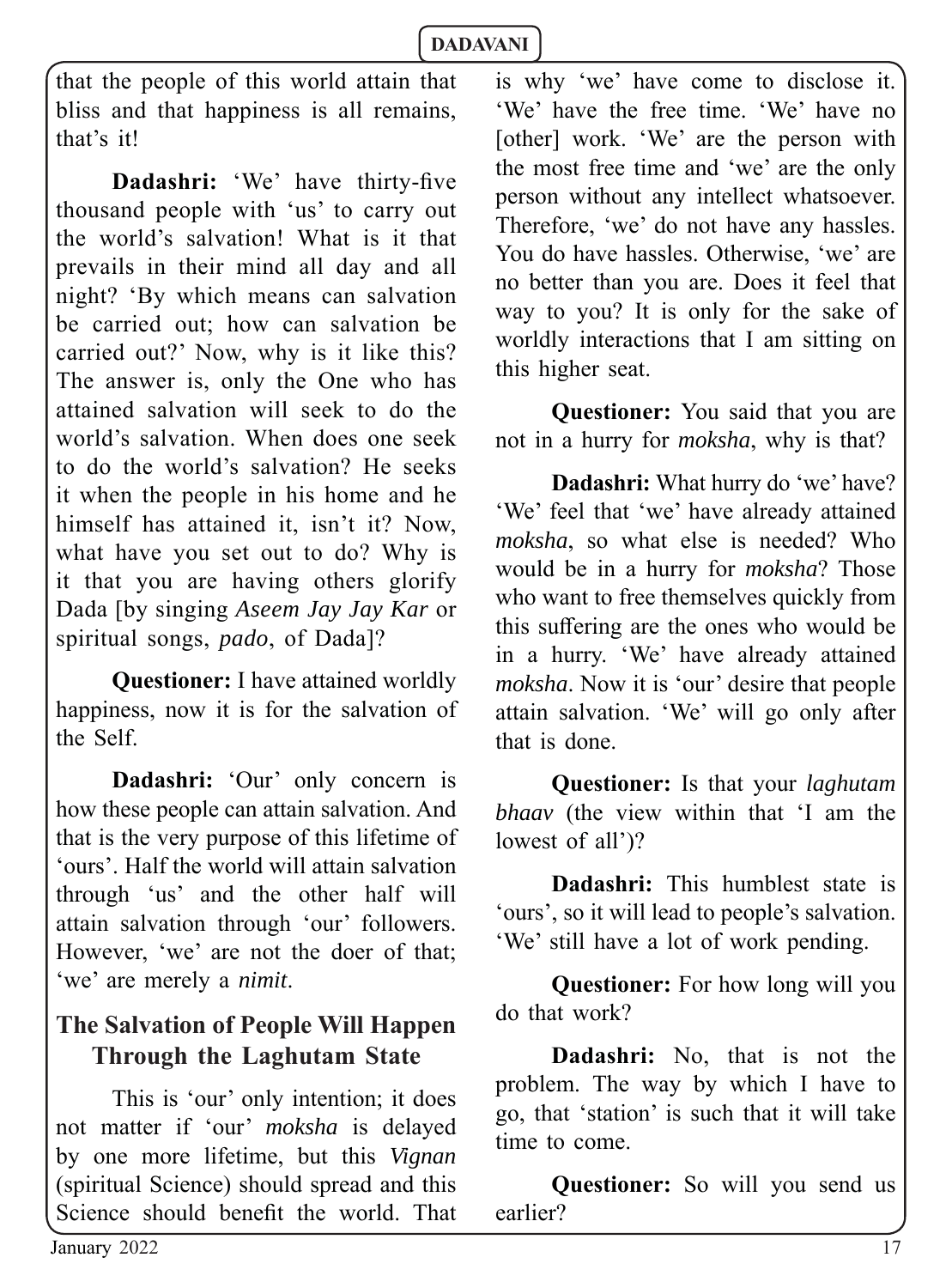**Dadashri:** Of these [*mahatmas*], there are some who will stay behind; they will come with me. You don't have to go around seeking anything like that; just keep Seeing whatever happens!

# **The Absolute State Is Attained on the Path of Salvation**

To nurture the intention that others attain salvation is what will make You attain the state of completion. Actually, so much bliss remains internally at that time, doesn't it? Tremendous bliss remains. Nothing else is worth knowing. The Self is worth knowing, which You have now Known. 'Your' Real form is that of the pure Soul and that which keeps going to and fro towards the temporary is all the non-Self complex (*pudgal*).

All the energies of the non-Self and the Self are worth directing towards the manifest absolute Self (*Parmatma*) alone. The complete energy of the absolute Self exists within human beings, which one should know how to use. The *Gnani Purush* is ready to grant all the energies. The energy already lies within you, but you do not have the right to 'unlock' the 'padlock' and take it. It is released when the *Gnani Purush* 'unlocks' it. Just one person from India has so much energy that can lead to the salvation of the entire world, but these energies are currently flowing in the wrong direction. Because of this, sabotage is under way. A 'controller' is needed for this. The *Gnani Purush*, the *Sat Purush* (the One with Self-realization), and *Sant Purush* (saints) are the *nimit* for this.

# **One Can Attain the Ultimate State at the Feet of the Gnani**

Dada is actually absolutely blissful, so after seeking His shelter, would there be any problem at all? All those who have ulterior motives, where any ulterior motive exists, they are miserable. If one seeks the shelter of such people, he will definitely become miserable! The one who is miserable has not been able to cure his own misery, so how will he cure yours? The One who is in the ultimate state as the Self (*purna*), the One who is the abode of eternal bliss, the One who has no ulterior motives whatsoever, the One who has no desires left; if one goes to Him and seeks His shelter, he will certainly attain the ultimate state as the Self.

'We' have come to take away the miseries of this entire world. Those who want to hand them over, hand them over to this Dada.

# **Dada Has Magnanimously Given This Profound Gnan**

What I say is, "Everyone walk beside me." To which people say, "No, you should be one step ahead of us." I reply, "I am one step ahead, but walk beside me." I do not aim to make you my disciple, I aim to make you God. You truly are God and I aim to give you your own state. I am telling you, "Become exactly like me! Become brilliant. Become what I wish you to be!"

I have not kept anything to myself; all of it has been given to you. I have not kept anything in my pocket. Whatever I had has all been given to you, everything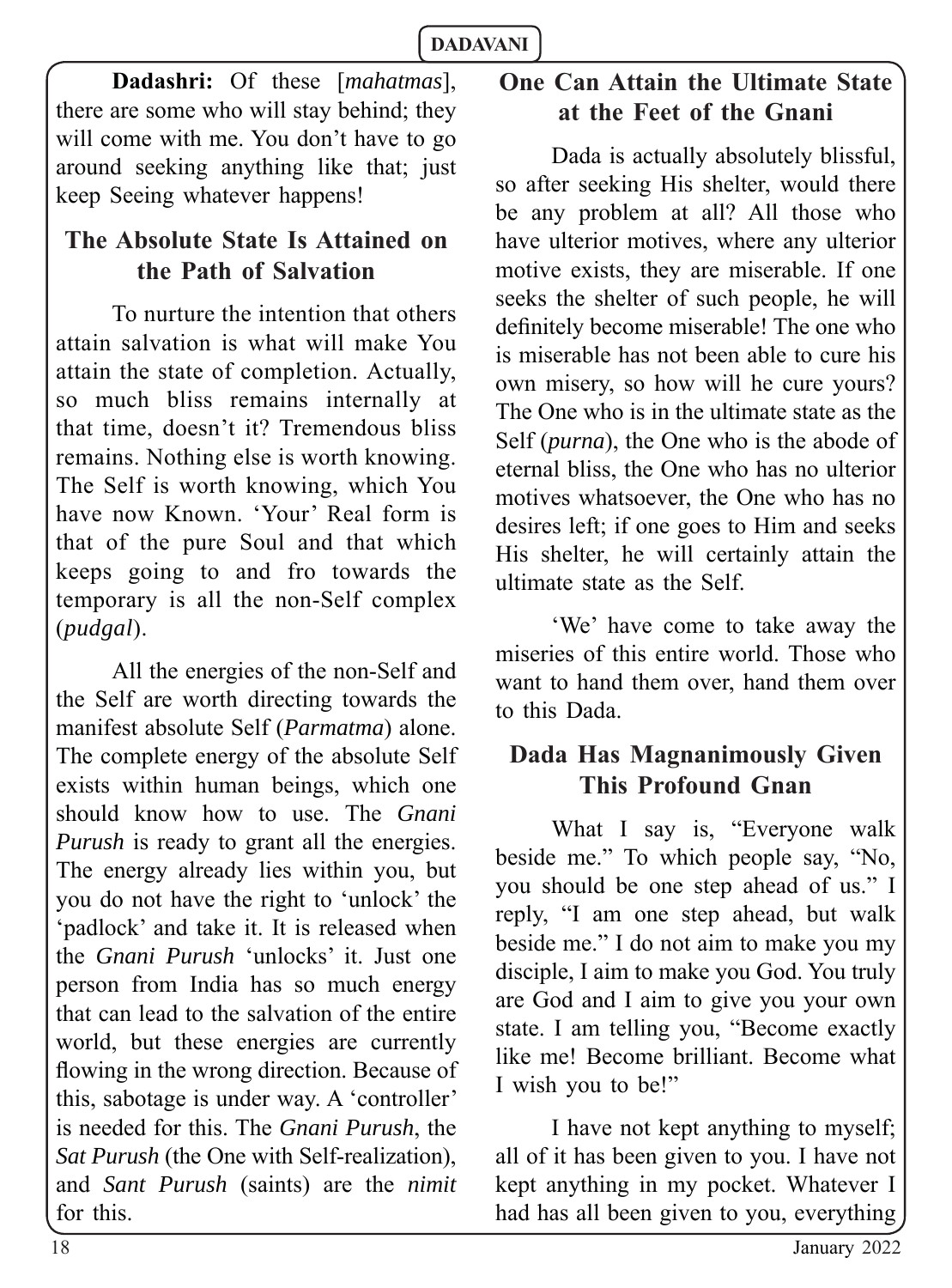has been given! I have given everything for the Absolute state. Moreover, 'we' don't want anything from you. 'We' have come to give, 'we' have come to give all of 'our' *Gnan*. That is indeed why I have made everything open here. That is why it is written, "Dada is very guileless; he has magnanimously given this profound Gnan<sup>"</sup>

No one would magnanimously give out this *Gnan*, would they! Hey, let 'us' give It out so that people can feel peace and calm. What will 'we' do keeping It all to 'ourselves'? Should 'we' conceal It and go to sleep?!

The general rule is that anything in the world that is given away decreases, however, *Gnan* is the only thing that actually increases! This is Its nature. Only *Gnan*, nothing else. Everything else decreases. One person asked me, "Why are you revealing everything you know? Do you not withhold some of It?" I told him, "Hey, It actually increases by giving It out! Mine increases and his increases as well, so what loss do I incur?"

### **Heart Is Required to Give Away Magnanimously**

Magnanimously give away what you have to others. And that too, for a good purpose, for *moksha* or for the seekers of *moksha*, for spiritual aspirants, or for *gnandaan* (donation of knowledge), magnanimously give away whatever you have. That is indeed the path to *moksha*. This person was magnanimously giving away what he had. Then he was asking me, "What is the path to *moksha*?" I replied,

"This is indeed the path to *moksha*. What other path to *moksha* can there be besides this? Magnanimously give away what you have for the purpose of *moksha*. That is considered the path to *moksha*."

**Questioner:** Is a kind heart (*jigar*) needed to magnanimously give away [to others]?

**Dadashri:** Yes, a kind heart is needed. If you want *moksha*, then a kind heart emerges automatically. Just look, what heart there is! In this era of the time cycle, after attaining *Gnan*, *moksha* will indeed follow, but if this intention is there alongside, then it is very helpful. It will happen speedily. It will happen without any obstructions. *Moksha* is indeed the result of *Gnan*, but together with that, this one intention is needed, that of magnanimously giving to others!

If you have five pennies, then give away four pennies. Millionaires can do whatever they want, billionaires can do whatever they want. If you compete with them, then you will become exhausted. Do not do something like that. But maintain the intention that you want to magnanimously give away [to others].

# **The Gnani's Compassion Flows for the Sake of Salvation**

These are the words of the *Gnani Purush*, so in that, the power of His words (*vachanbal*) is also at work, and the intention is also at work. There is compassion (*karuna*) that is also at work in this. Behind these words lies 'our' compassion! What kind of compassion? It is without giving and taking. I do not want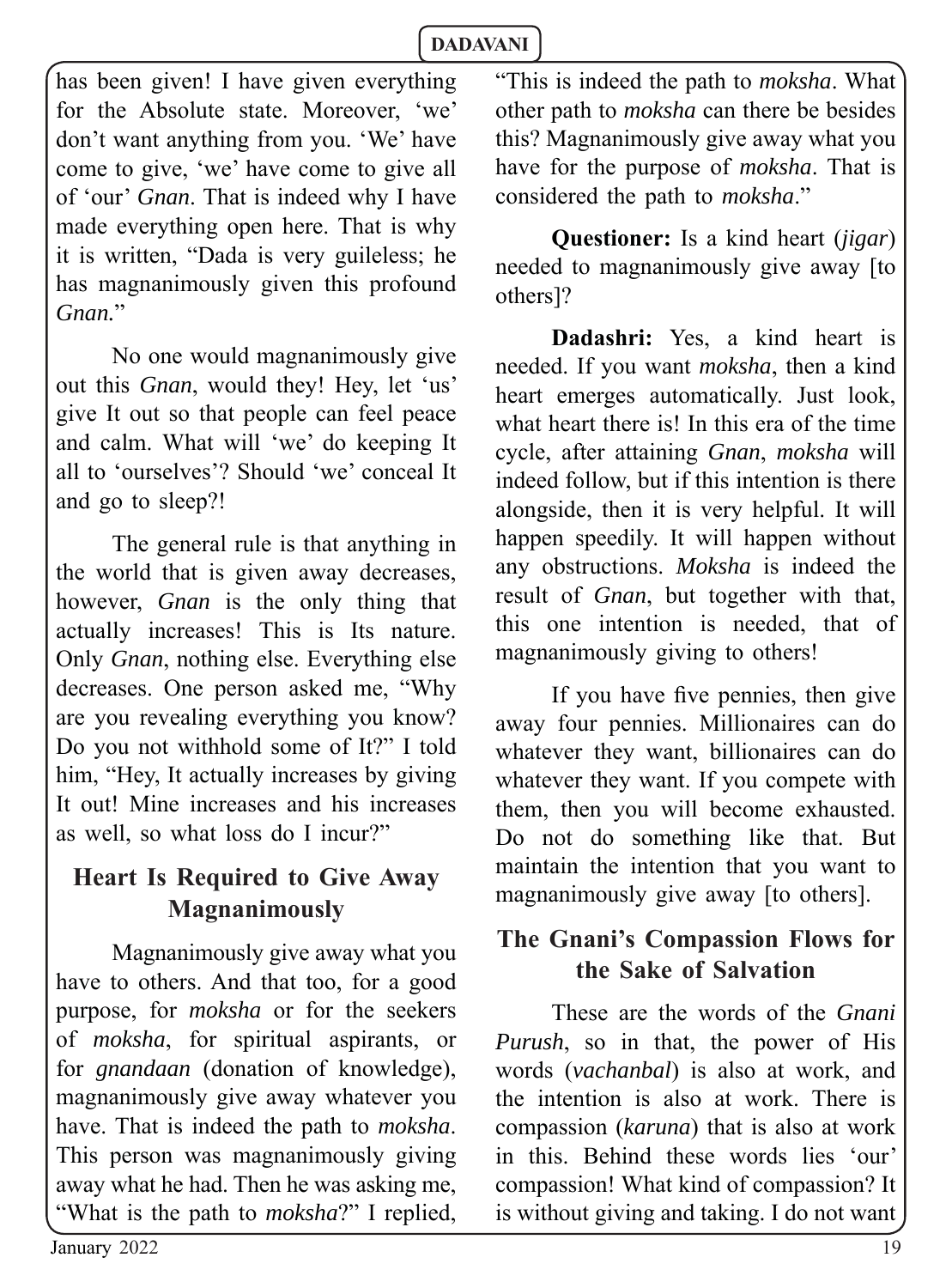any respect. I do not want any emotional gratification. I do not want anything in this world from you. So then, with what purpose is it? It is with the purpose of compassion.

What 'we' are saying is, "Bring an end to all the miseries [of these people]." 'We' cannot bear to see all this misery. Nevertheless, 'we' do not get emotional about it, meaning that 'we' simultaneously remain free from attachment and abhorrence (*vitaraag*). Despite this, 'we' cannot bear to see the pain of others. This is because 'we' are aware of 'our' bearing capacity. 'We' are aware of how 'we' used to endure pain, and so 'we' are also aware of how these people must be bearing it, and that itself is 'our' unconditional, constant compassion (*kaarunyata*)!

As the *Gnani Purush* has Himself become Absolute, He no longer has an interdependent relationship; He is Absolute! Even though the intention for the world's salvation remains, He has become Absolute! Absolute meaning *niralamb*. 'He' has no need for any dependency! Independent, only Absolute, there is no mixture of anything else.

# **An Exceptional Case: He Is a Householder Yet the Embodiment of Knowledge**

The humans of this era of the time cycle have tremendous merit karma in that, even though they suffer so much misery, some of them must also have phenomenal merit karma, as a result of which, a *Gnani Purush* has manifested in the form of a householder. And it is such that, instead of me, had there been a *Gnani Purush* who had renounced worldly life, then how would you married people with household duties attain salvation? Because you would keep thinking, 'He is a *tyaagi* (one who has renounced worldly life), so he can do everything, but how can we do that? We are married and have household duties.' Thus, the law of nature is that it sometimes even makes one who is a householder into a *Gnani*. So the thought arises in the minds of married people with household duties, 'If He can remain like this amidst so much [worldly interaction], then why can't I?' They get such an example.

The *Gnani Purush* does not remain in the body even for a moment, yet the business runs, that too is a wonder, isn't it! Then, doesn't that give you the courage that, 'He is running a business and prevails in *vitaraagata* (state of absolute detachment), so why can't I stay like that too?' And instead of me, had there been a *tyaagi*, then you would think, 'He has renounced his wife and children, but I have a wife and children, so I cannot achieve anything.' That difference would be created.

Besides, this is an exceptional case. Otherwise, a *Gnani* would certainly not live at home. A complete *Gnani* would not live at home. This does not happen, does it! This happens rarely, only when there is phenomenal merit karma! Such abundant, phenomenal merit karma! It is when there is so much power and influence of *Gnan* that this is possible! That is also a wonder, isn't it! People's merit karma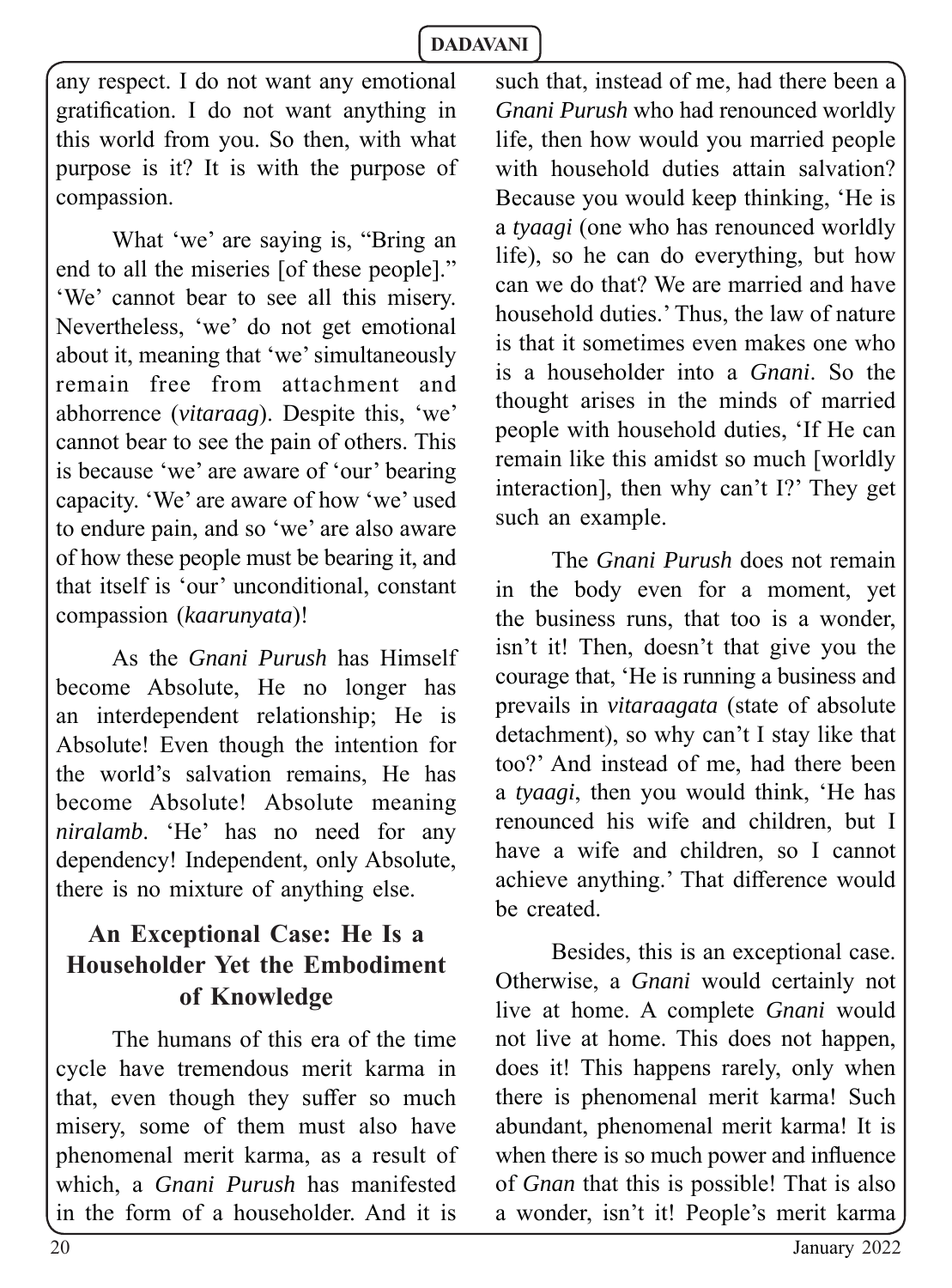has come into effect. As a matter of fact, 'we' are here because 'we' failed to attain absolute Knowledge (*keval Gnan*). It is because 'we' failed that 'we' are helpful to others, isn't it!

# **The Niyanu Only for the World's Salvation**

The Lord of the three worlds has yielded to 'us'! 'He' does not have speech, nor does He have hands or legs; that is why He has yielded to 'us' and has made 'us' the *nimit* for the salvation [of this world]! Therefore, 'we' are putting forth 'our' point that, get your spiritual work done as long as this 'bubble' is around.

The *Gnani Purush* travels around the entire world through the subtle body and carries out the world's salvation. The *Gnani Purush* travels while sitting in his room, no one travels that way. One who does not have the *niyanu* (very strong inner intent to acquire something such that all of one's merit karma are expended only towards acquiring that) of wanting the salvation of the world cannot be a *Gnani*. A [so-called] '*Gnani*' who has any other *niyanu* is not a [true] *Gnani* at all.

The One for whom only the intention to carry out the world's salvation remains, and no illusory attachment for worldly life remains, the One who does everything 'dramatically' [as though acting in a drama with constant awareness as the Self], He binds [the karma] for *Tirthankar gotra* (status as a *Tirthankar*).

One should nurture the intention for the world's salvation; that is the ultimate intention. It is not necessarily for the status as a *Tirthankar*, but what happens by nurturing that intention? Our [inner state] becomes 'clear' [clean] within, and other 'disease' does not enter.

### **The Status as a Tirthankar Is Bound Through the Intention of Salvation**

**Questioner:** Dada, how is the status as a *Tirthankar* bound?

**Dadashri:** Through the sole intention for carrying out the world's salvation; there is no other intention whatsoever. Whether his own salvation happens or not, he does not lament over his own miseries, he just keeps lamenting over the miseries of others. He gradually starts to become a *Tirthankar*. The person who laments for his own happiness can never amount to anything. It is when one cannot bear to see other people's miseries, when he has the desire to bring salvation to the entire world, that he becomes a *Tirthankar*.

These living beings are constantly 'burning' in the 'fire' of worldly life and they are wandering around in worldly life. They are wandering from here to there and they are confused. Even after taking a bath, they go around restlessly and confused. The person who nurtures the intention of bringing about their salvation binds the status as a *Tirthankar*.

A *Tirthankar* is the One who, simply upon seeing Him, a person attains salvation! His speech is like that of sweet grapes! Simply upon hearing it, it brings about changes within a person.

Infinite living beings are traveling on the wrong path. From that, if a person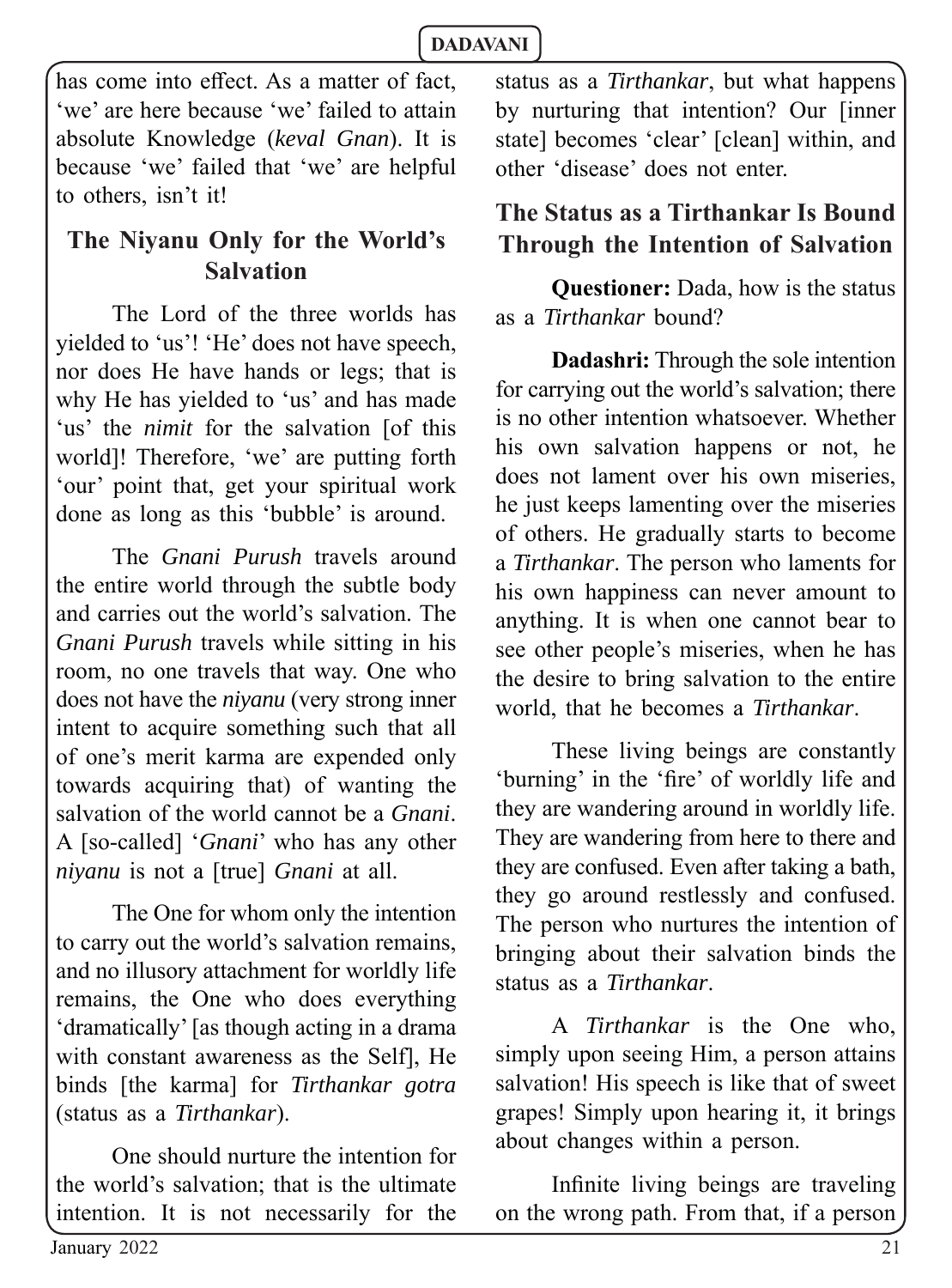turns just one living being onto the right path, towards religion, then he binds the status as a *Tirthankar*.

**Questioner:** After becoming a *Gnani*, can One become a *Tirthankar*?

**Dadashri:** After becoming a *Gnani*, One can become a *Tirthankar* or even a *Kevali* (the One with absolute Knowledge). However, the internal state of a *Gnani*  is of, 'How can salvation of the world happen.' So for the most part, He indeed binds the status of a *Tirthankar*. If He turns one living being around, then the Lord has said that such a person binds the status as a *Tirthankar*. Just one living being!

'He' has a body, so He certainly lives in worldly life. Worldly life meaning, all those who empty their bowels are considered to be in worldly life, but we should see where their intent lies. If one's intents are of *kashay* (anger, pride, deceit and greed), then he is considered to be leading a worldly life, whereas if the intent is only for people's salvation, then He will bind the status as a *Tirthankar*. And if the intent is in One's own Self, then He will attain *moksha*.

**Questioner:** Only the One who has the intention to carry out the world's salvation binds the status as a *Tirthankar*, right?

**Dadashri:** Yes. But first He attains His own salvation, then He binds the status as a *Tirthankar*. So, it is better if One's own bliss increases, and then others attain that bliss.

**Questioner:** But it is His *niyanu*

that, 'May the world attain what I have attained.'

**Dadashri:** Yes. It is His *niyanu*, that people attain this, that's all.

**Questioner:** And in order to make the world attain it, I will do whatever I have to; that is the intent.

**Dadashri:** Yes, so the status as a *Tirthankar* is bound. Anything that is done for the sake of people, all of that binds the status as a *Tirthankar*.

# **The Tirthankar Lords' Intention of Salvation**

Dada's desire is, 'May this world attain the right Knowledge and the right path, and along with that, may some attain *moksha*, may some attain peace, may some attain the path as prescribed by the *vitaraag* Lords, and may some attain the right religion.' That is the only desire that Dada has; He does not desire anything else. All this is to fulfill that desire. Even the *Tirthankar* Lords have that same desire.

The *Tirthankar* Lords have nurtured the intention of carrying out the world's salvation. When had They nurtured that intention? One or two lifetimes ago. The past life and the life before that, [the intention was,] 'May the world attain the happiness I have attained. And the world should not remain in this state. It should not remain in a miserable state.' So They have nurtured the intention that, 'May salvation of the world happen, and may I become a *nimit* of that.' In that way, the status as a *Tirthankar* was bound. The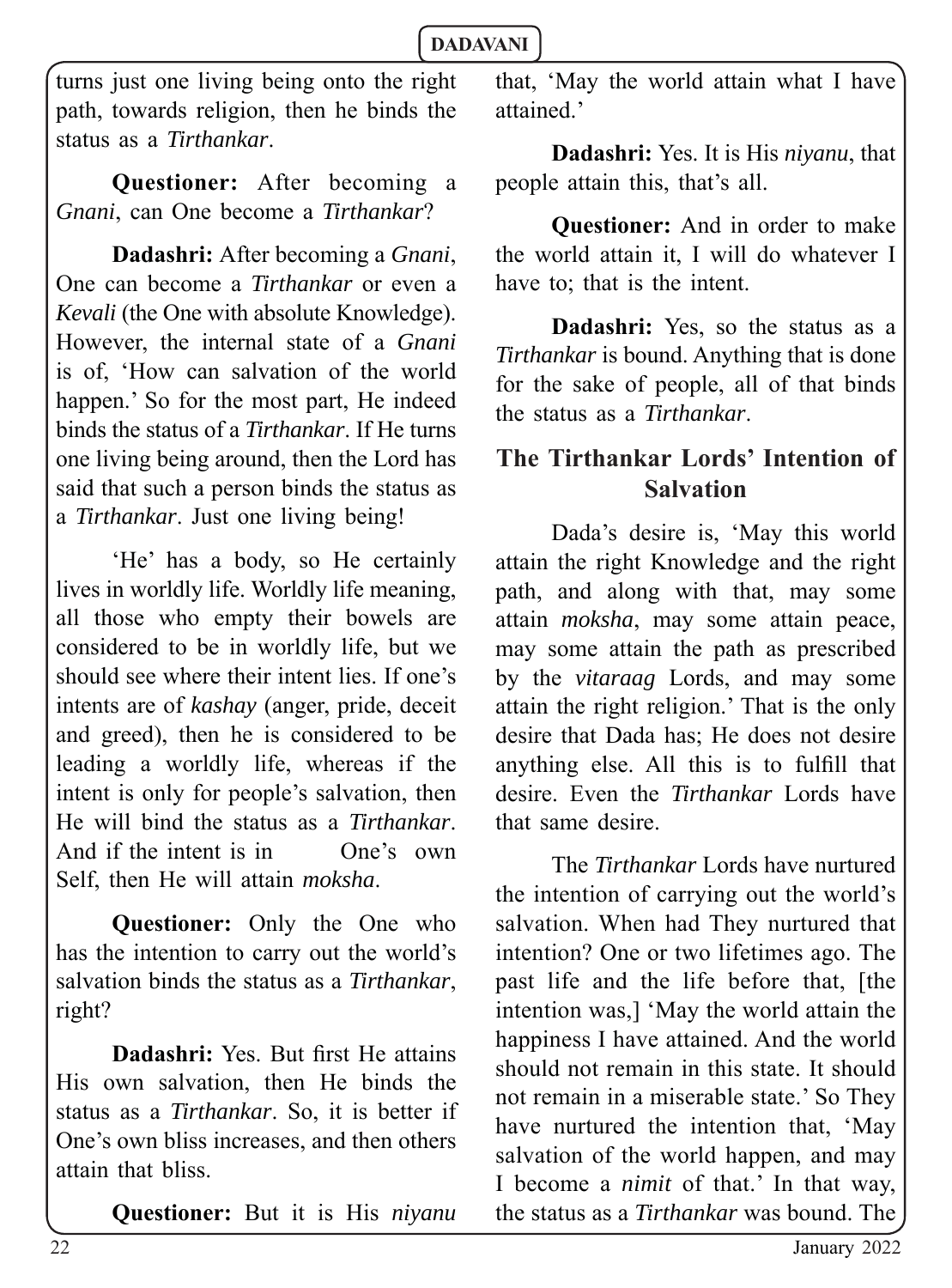*naam* karma (karma that determine the type of body occupied by the Soul) of a *Tirthankar* was bound. Wherever They go, it is considered a place of pilgrimage. Wherever They travel, all those locations are considered places of pilgrimage. Then our people keep travelling to that place of pilgrimage for many years, on that sacred land. So, if the *naam* karma of a *Tirthankar* is bound, that *naam* karma continues to discharge at that time. Once it discharges completely, as there are no causes that remain, They go straight to final *moksha*. Whereas the *Kevali* go directly to final *moksha*. [They are] *Kevali*. They don't have any other concerns, do they! They don't have any baggage.

### **The Speech of the Kevali and the Tirthankar Lords**

**Questioner:** Regarding the speech of a common *Kevali* and that of a *Tirthankar* Lord, what is the difference between both of them?

**Dadashri:** There is a lot of difference. The speech of the *Tirthankar* Lord has many special characteristics (*atishay*), while the *Kevali's* speech is four degrees superior to mine. Instead of three hundred and fifty-six degrees, if  $I$ reach three hundred and sixty degrees, then my speech would be exactly like that of a *Kevali*. However, a *Kevali* does not bring about salvation for anyone. 'He' attains the realization of His own Self, but He does not impart Self-realization to others. Except for a *Tirthankar* Lord or a *bhed Vignani* (a spiritual Scientist who has the experiential Knowledge to

separate the Self and the non-Self), no one else imparts it to others.

**Questioner:** Upon attaining *keval Gnan*, can the body remain after a certain amount of time has passed?

**Dadashri:** It remains very well. Where can it go? One becomes free of the body when the lifespan-determining karma (*ayushya* karma) exhausts. Lord Mahavir had attained *keval Gnan* at the age of about forty-two years. Then He lived to the age of seventy-two. So, those thirty years were spent to complete His own lifespan-determining karma. There is no choice, is there! It will not let you go, will it! It is a kind of bondage. Why do we maintain the intent of having a long lifespan? It is for the salvation of the people, the world. It is not for the sake of worldly pleasures; it is for the salvation of others and yourself!

# **A Kshatriya Binds the Status as a Tirthankar**

**Questioner:** Can anyone bind the [karma to attain a] position as a *Tirthankar*?

**Dadashri:** Can a person become a *Tirthankar* just like that? That is why the Lord has said, "Only all of those who are *Kshatriya* (members of the warrior caste in the traditional Hindu caste system) have the capacity to become a *Tirthankar*, others such as a *Brahmin* (member of the highest social rank in the caste system) cannot become a *Tirthankar*, nor can a *Vaishya* (member of the merchant caste in the caste system) become a *Tirthankar*. They become *Kevalis*.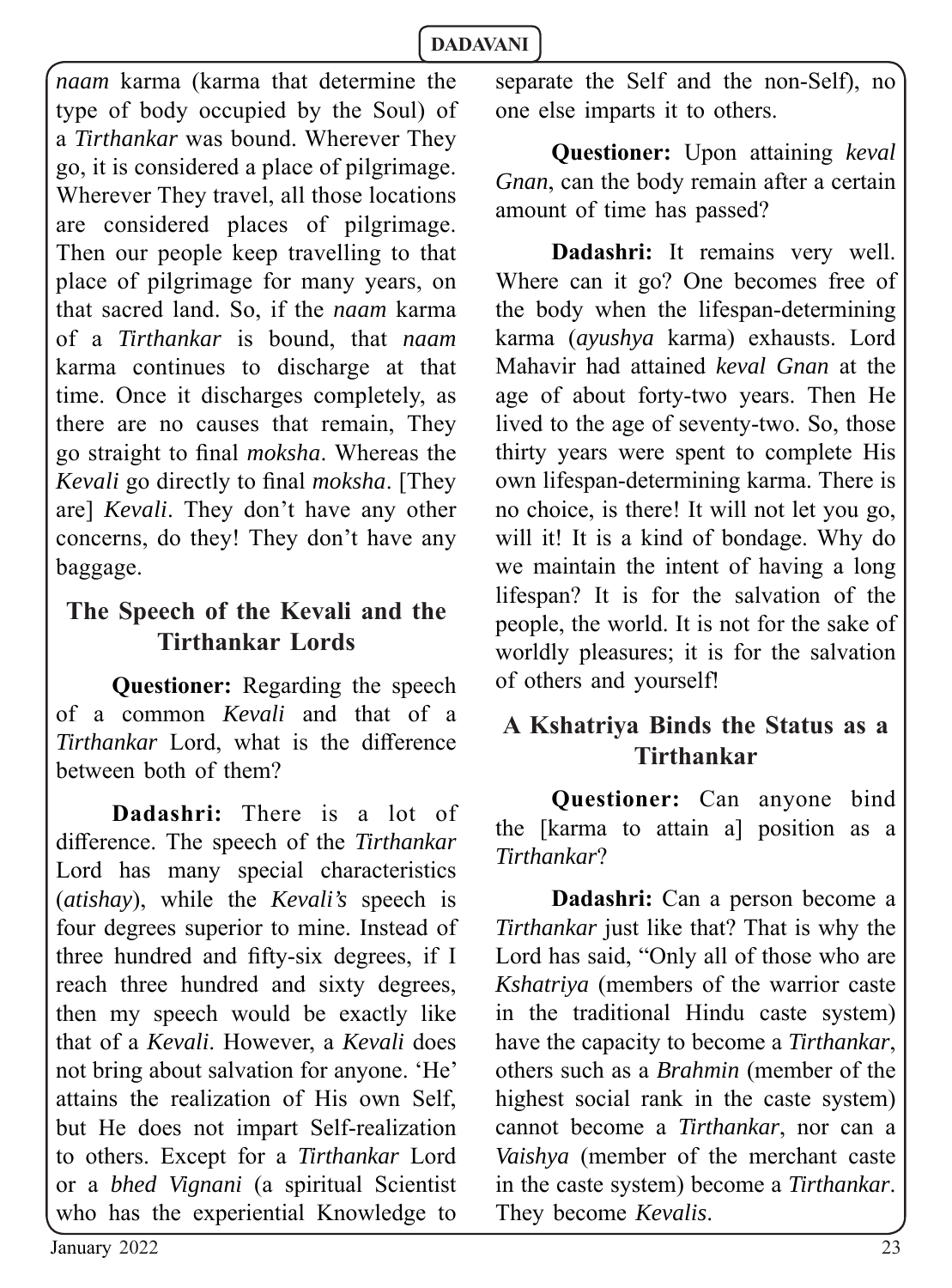**Questioner:** But Dada, even that is certainly the work of bravery, isn't it!

**Dadashri:** No, they [*Kshatriya*] will make sacrifices or surrender completely to fulfill their promise by any means. They have a pure heart! However much they say [they stick to it]; for example, if one of them says, "Dear man, from today onwards I do not want any money." If he says this in his mind, then he will give away all the guinea coins and everything. Whereas a *Vaishya* will keep a few guineas. He will say, "Dear man, I will give them away tomorrow morning." He [the *Kshatriya*] does not think about what will happen tomorrow.

**Questioner:** People actually say that the path of God is that of bravery.

**Dadashri:** If the tuber of my-ness (*mamata*) leaves the fastest, then it is only for *Kshatriyas*. The tuber of my-ness does not leave for anyone else; it leaves after very a long time.

### **Once the My-Ness Leaves, the Intention for Salvation Arises**

If one's my-ness (*mamata*) has left, then the intention to carry out people's salvation arises. Only the intention of the world's salvation arises for him. He is able to bind the status as a *Tirthankar*. This cannot happen without the departure of my-ness. The one who has even a percent's worth of my-ness will not be able to carry out anyone's salvation. His vision is only towards the my-ness. Everyone's my-ness has been removed one hundred percent, however it still remains in the discharge [part]. 'Ours' has left even in the discharge

[part]. 'We' do not have my-ness at all. If 'we' are told to put something aside, then 'we' easily put it aside. There is no problem with that, is there!

Everything that this man does, he telephones people, he writes letters with information [about *satsang*] and sends them to people's homes; why does he do that? He doesn't want any fame. He is getting ready to bind the status as a *Tirthankar*. People in fact have my-ness for even the most insignificant of things, so how can that my-ness leave? For those people who have tried to 'beat away' the my-ness, the my-ness has actually beaten them to a pulp. Go to the *Gnani's* shelter. Then He will clear away the my-ness for you and He will not 'beat' it. To 'beat' it is considered contemptuous rejection. 'We' do not contemptuously reject anything. 'We' do not have attachment or abhorrence towards anything. 'We' do not say to let go of or do anything.

# **Through the Desire-Free State, Lord Mahavir Prevailed as the Knower and Seer of the Status as a Tirthankar**

Lord Mahavir had said that for those with tremendous merit karma, an exceptional path will come about after 2400 years. So today, that exceptional path has come about! Lord Mahavir did not have any other thoughts apart from the salvation of the world [in a previous life]. Subsequently, the status as a *Tirthankar* was bound. This sort of thought kept arising, which led to the status as a *Tirthankar* being bound. 'He' later prevailed as the Knower and Seer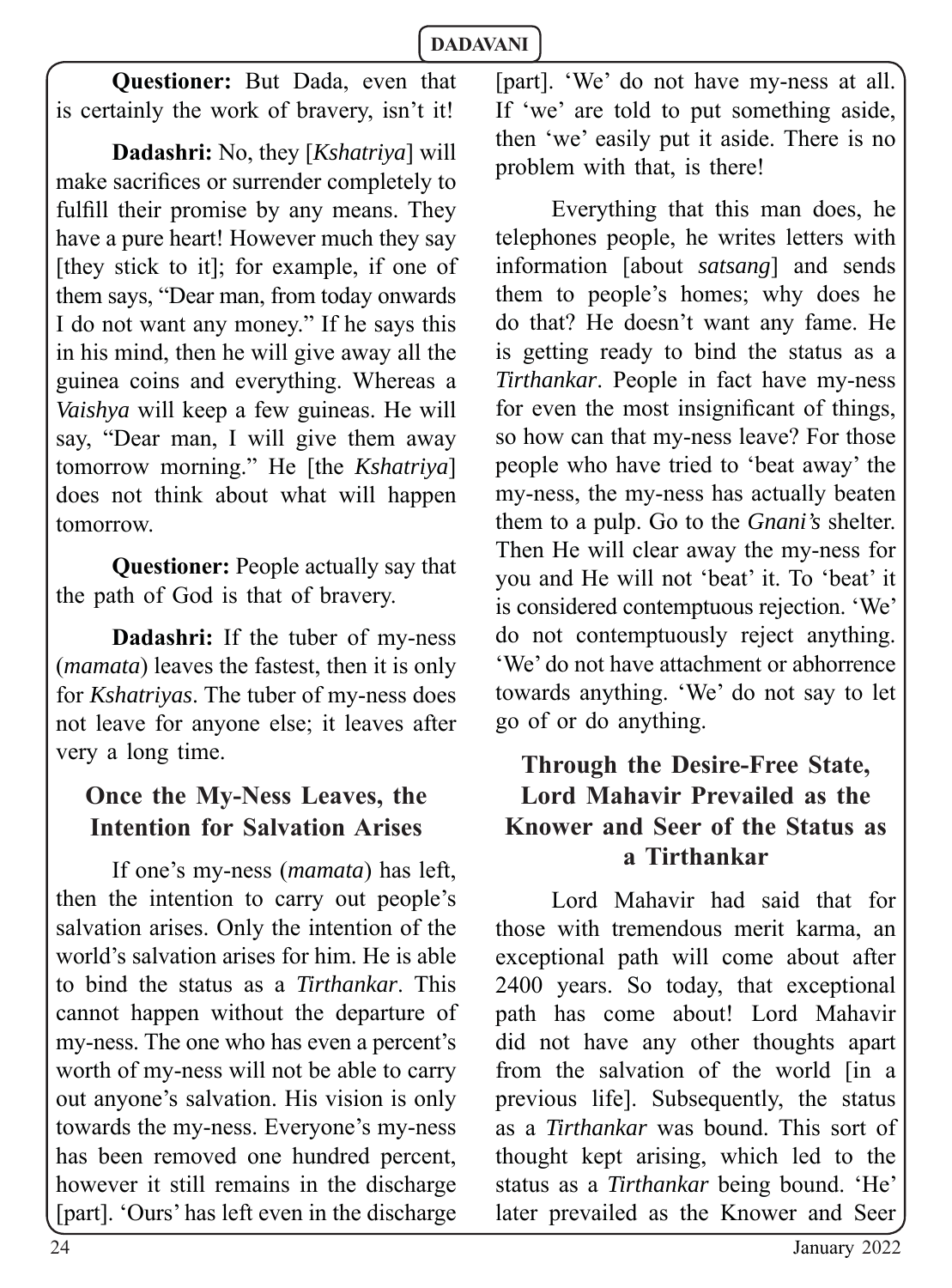(*vedayu*) of it. It is at the time He had prevailed as the Knower and Seer of the status as a *Tirthankar* that people said, "He has done it." Hey, He has prevailed as the Knower and Seer of the entire status as a *Tirthankar*! 'He' has prevailed as the Knower and Seer of it right from birth up until attaining final *moksha*. What is that?

**Questioner:** It is *nikaachit* karma (karma that can only be shed by bearing the results).

**Dadashri:** Yes, so He prevailed as the Knower and Seer of the status as a *Tirthankar*. His *deshna* (liberating speech of the living Lord) was something He would Know and See. What does *vedayu* mean? It means even though He does not have the desire, He continues to speak. The desire itself no longer remains! When one's own desire no longer remains, the status as a *Tirthankar* is bound. It is the desire-free state (*nirichchhak dasha*), which means there are no *paudgalik parinati* (the belief that 'I am doing' in what are the results of the non-Self) even to the slightest extent, that is when the status as a *Tirthankar* is bound.

**Questioner:** The status as a *Tirthankar* is also an aspiration of a kind, it is the aspiration to become free, isn't it?

**Dadashri:** Yes, that too is an aspiration. If it continues to happen naturally, then it is fine, there is no problem with that. Otherwise, aspirations are of no use, there should be no kind of desires of any kind, it should be the state free of desires. What happens in the state that is free of desires is Seen and Known. There is no delving into anything else.

**Questioner:** [The *Tirthankar* Lords] Consider freedom and worldly life as equivalent.

**Dadashri:** That's it, but that point is of the ultimate state. But if one has some other 'business', then instead of the other 'business' he starts this 'business'. So, if that other 'business' comes to an end, then this 'business' is the best of all. The intention of carrying out the salvation of the world arises once One has attained His own salvation.

# **The Result of the Intention of Salvation Is the Manifest State as a Tirthankar**

After the *Tirthankar* Lords attain *Gnan*, the ultimate inner intent arises, that of carrying out the world's salvation. 'Their' own salvation has already happened. Now, the inner intent of, 'How can others attain salvation?' arises for Them. According to Their inner intent (*bhaav*), the *bhaav-atma* (charged self; causal form of the self) takes its form. First, One becomes a *Tirthankar* at the causal level (*bhaav-atma Tirthankar*), and then One becomes a *Tirthankar* at the discharge level (*dravya-atma Tirthankar*) [in the next life]. Even that is not a result stemming from the belief of 'I am pure Soul' (*nirvikalp*), but a result stemming from the belief of 'I am Chandubhai' (*vikalp*), it is the result of the [charge] inner intent.

**Questioner:** But I wonder why the intention arises after attaining the *vitaraag* state? Don't They become completely free from all desires?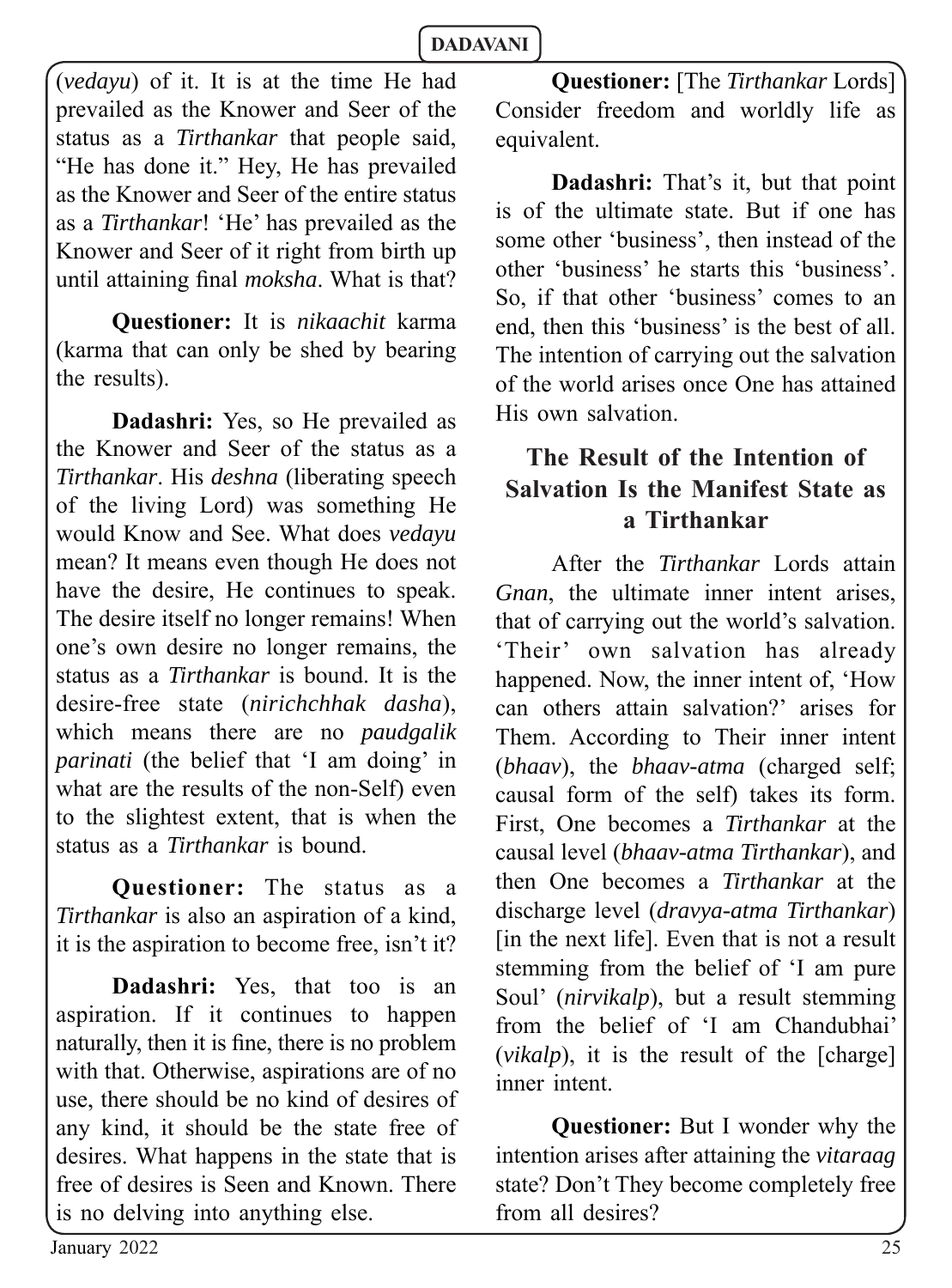**Dadashri:** 'They' no longer have the intention to carry out salvation. Rather, They are now experiencing the result of that intention of carrying out salvation, They are experiencing the role as a *Tirthankar*. 'We' do have the intention for the world's salvation and so 'we' are regarded as a *khatpatiya vitaraag* (the detached One who intervenes constructively for the salvation of others), whereas They are considered a true *vitaraag* (absolutely detached).

Just as when a person gives an exam but then never returns to school, the result is still bound to come, isn't it? Does the result come under his name or not?

### **Questioner:** It comes.

**Dadashri:** Similarly, this has come as a result of the *Tirthankar* name-form karma [charged in the past life], whereas in 'our' case, 'we' are giving the 'exam'. So 'we' do have the *bhaav* that people attain salvation. 'We' do have the intention that people attain salvation just as 'we' have attained salvation! It is not like that for Him [the *Tirthankar* Lord]. Based on what He had done in His previous life, He bound the status as a *Tirthankar* on that very day. So, all He is doing [in the lifetime as a *Tirthankar*] is exhausting that status as a *Tirthankar*. It simply continues to discharge. So, He has absolute compassion!

'He' is not actually involved in whatever actions He appears to be carrying out, whereas 'we' are involved in it. 'We' are involved in the cause, whereas for Him, it is an effect. Effect means He has

become complete. The effect can only come into completion if He speaks. All these points are very subtle.

### **The World's Salvation Happens Simply Through His Presence**

**Questioner:** What kind of benevolence does such an individual do in the world? Or what is His significance towards the world's salvation?

**Dadashri:** His mere presence brings about the world's salvation. Simply through His presence! When the salvation of the world is going to happen, that is when such a Lord becomes present. His mere presence brings about the world's salvation. Just as on a hot summer day, if there is ice lying on the other side of the room, near the door, and as we enter from this door, a cool breeze flows through. Now, even if a cool breeze were to flow through in the dark, you would come to know that there is ice somewhere nearby. Its mere presence does the work.

# **'He' Is Currently Present for the Sake of Salvation**

You have heard of Simandhar Swami, haven't you? 'His' photograph is up there! 'He' is currently a *Tirthankar* in *Mahavideh Kshetra* (one of the three locations in the universe where humans reside)! 'He' is present in *Mahavideh Kshetra* today.

Simandhar Swami's age is one hundred and seventy-five thousand years! 'He' is going to live for yet another one hundred and twenty-five thousand years! 'We' are establishing a link, a connection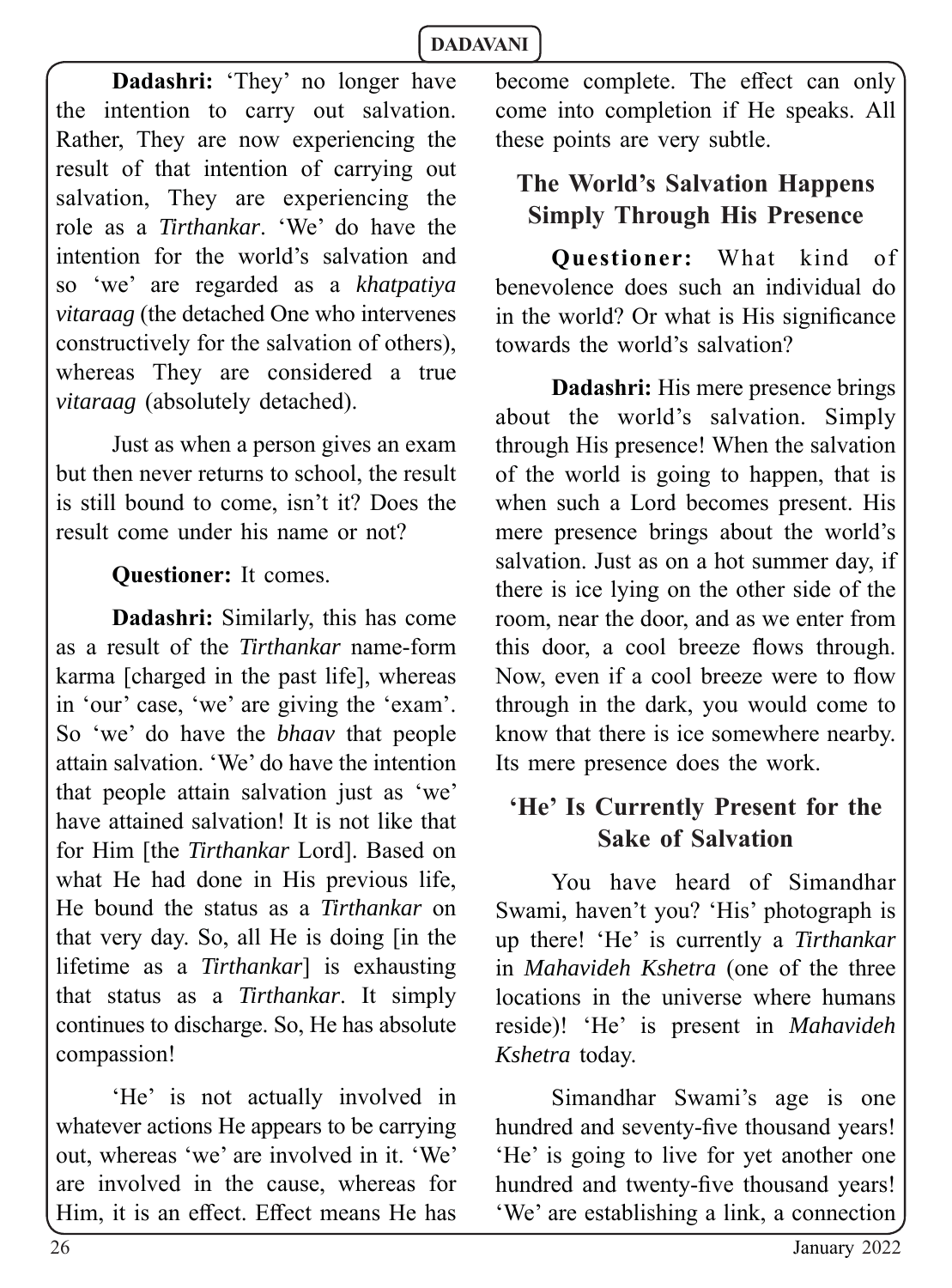with Him for you. This is because that is your destination. Final *moksha* will not happen directly from here. One more lifetime still remains. You are going to be sitting with Him; that is why 'we' are establishing a connection for you.

**Questioner:** How do you remain connected to Lord Simandhar Swami?

**Dadashri:** 'We' remain one with Him, 'We' do not dwell in this body. 'We' dwell outside the body. 'We' have not dwelled in this body for the past twenty-six years. 'We' do not even have ownership over this body. 'We' do not even ownership over this speech. Who is speaking this speech? It is a 'tape record' [taped record]. The original 'tape record' is speaking, and 'we' are the Knower and Seer (*Gnata-Drashta*)*.* The original 'tape record' is speaking, you are listening. In this way, all the worldly interaction continues. So, all of this is from the direct energy and brilliance of Lord Simandhar Swami. There is no energy and brilliance of 'ours' in this, 'we' are simply a *nimit*. 'He' is considered the current *Tirthankar* Lord.

Simandhar Swami is like 'cash' [gives instant results]. Although He is on another planet, He is present. 'Our' link with Him will continue. So the salvation of the entire world should certainly take place. 'We' are just the *nimit*. That is why 'we' make you do *darshan* through the medium of Dada Bhagwan, so it reaches Him there. That is why 'we' have said that there is one more life before final *moksha*: from here you will indeed go there and sit near the Lord. Then ultimate freedom will be attained. That is why 'we' are introducing Him to you from today and making you do salutations (*namaskaar*) to Him through Dada Bhagwan.

# **The Non-Sectarian Trimandir for the Purpose of Salvation**

**Questioner:** We are building a combined temple of Lord Simandhar Swami, Lord Krishna, and Lord Shiva, so what is the purpose of that?

**Dadashri:** It is to put an end to people's entrenched opinions (*matarth*) [about religion]! Three temples are being built. One is being built of Lord Simandhar Swami, who is currently living. Lord Krishna is also living; His temple is being built. And 'Shiva' refers to the *Gnani* who is the embodiment of salvation (*kalyan swaroop*), He too is living. Therefore, all three temples are being built. So everyone will come and do *darshan* (devotional viewing of an idol that represents God). In doing so, these people's entrenched opinions will go away. 'We' will do such a *pratishtha* (life instillation ceremony) of each idol that it will converse with you! The idols will speak! *Pratishtha* can only be conducted by the One who has no ego or else the one whose ego has subsided.

The purpose of this impartial religion is to get rid of the world's entrenched opinions. The entire *Avasarpini kaal* (descending half of the time cycle) has passed. Up until now, everyone has carried on with their entrenched opinions! Religion will last only as long as the reign of Lord Mahavir exists! Thereafter, not even a fraction of religion will remain, no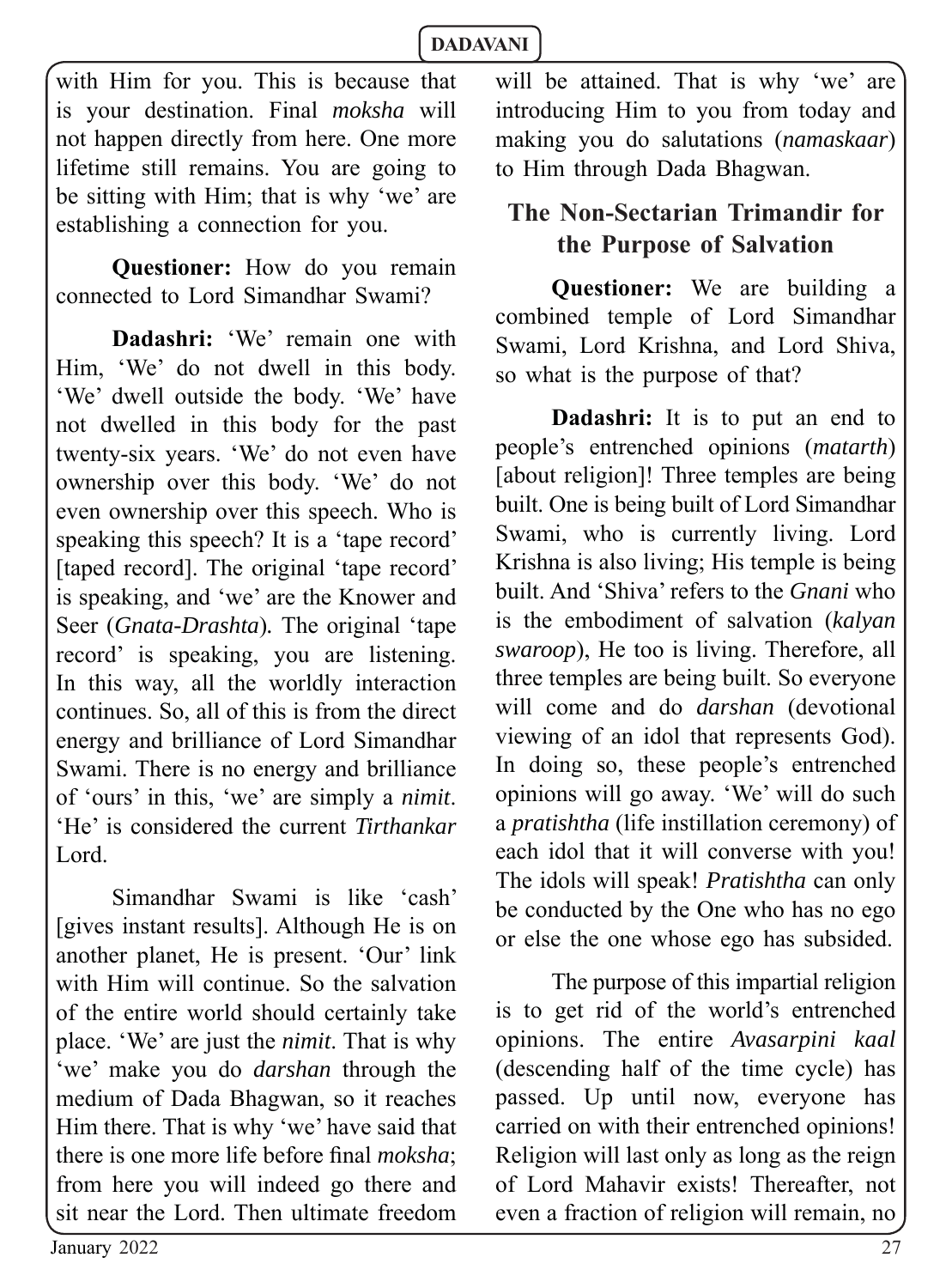temples or books will remain. Therefore, if people become forewarned within the next eighteen thousand years and come out of their entrenched opinions, then the impartial approach mentioned by Lord Rushabhadev will start up once again.

They [Jains, Vaishnavs, and Shaivites] can all have separate temples, but they should recite the same mantra [the *Trimantra*]. There should not be any animosity towards each other. When the mantras are recited together, it works. If there is no separation with anyone in your mind, then nothing is actually separate. Therefore, when these three temples come together, the entrenched opinions will disappear from India and there will be peace!

If the salvation of the world is to be carried out, then the entrenched opinions will have to be removed. To remove the entrenched opinions, all the religions will have to be placed in the Trimandir. With partiality, complete salvation cannot happen, but partial salvation happens!

**Questioner:** Now Lord Krishna and Lord Shiva have been placed alongside Lord Simandhar Swami. Isn't Lord Simandhar Swami considered *vitaraag*?

**Dadashri:** Yes, He is indeed *vitaraag* and Lord Krishna is actually a *Vasudev Narayan* (One who has gone from being an ordinary human being to becoming God). 'He' had become God (*Narayan*) from a man (*nar*). 'He' is one of the sixty-three *Shalaka Purush* (human beings with extraordinary, super human energies and accomplishments) and He

is going to be a *Tirthankar* in the next *chovisi* (the set of twenty-four *Tirthankar* Lords who are born in certain eras of each half-cycle of time). The *Tirthankar*  Lords have accepted Him [Lord Krishna as a future *Tirthankar*]. And They have also accepted the *Gnani* as Lord Shiva. Whosoever becomes a *Gnani* is considered to be Lord Shiva. So all these people have been accepted. Through this, everyone's divisiveness due to difference of opinion (*matbhed*) will go away.

The temple 'we' are going to construct, it falls under 'our' obligation, 'we' have to construct it. This is indeed [the mission] of Simandhar Swami. Whoever's temple is built, He should be living. Simandhar Swami is a *Tirthankar*  Lord. It is being built for the salvation of the people of the world.

When you see the idols in these three temples, you will experience the grandeur. When we are devotionally viewing an idol of God, what does the idol say at that time? [It says,] "All this value [that you see in God] is not mine; this value indeed belongs to your own pure Soul." So the idol returns everything to your pure Soul. This is called indirect worship (*paroksh bhakti*)!

When can the salvation of people happen? When You become pure, absolutely pure! Purity is the very thing that attracts everyone, the entire world!

### **Moksha Is Attained Through the Darshan of the Living Lord**

Those to whom 'we' give *Gnan* will attain *moksha* (ultimate liberation from the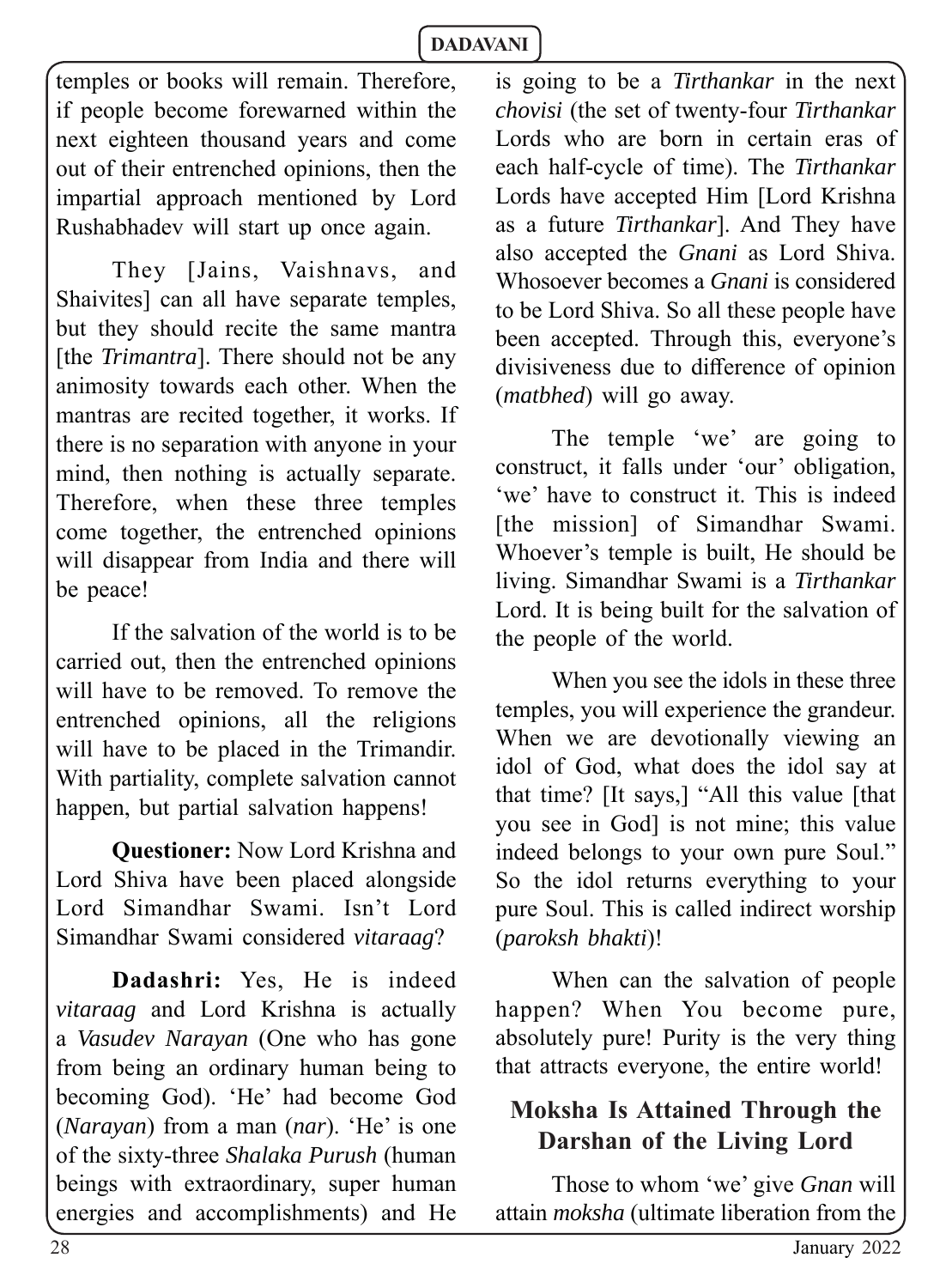cycle of life and death) after one or two more lifetimes. Then they will indeed go to Simandhar Swami. All that remains is to do the *darshan* of the *Tirthankar*. That is all, there is *moksha* simply by doing His *darshan*! If you do that ultimate *darshan*, that *darshan* is beyond the *darshan* of Dada's. Once this *darshan* happens, *moksha* immediately ensues! Everything else has been prepared over here by the *Gnani Purush*. Now what remains is [to meet] the One who applies the finishing touches!

It is good if the construction of Simandhar Swami's temple gets completed. It is beneficial for people. The more times people do *darshan* (devotional viewing) of Simandhar Swami over here, the more fruitful it will prove to be for them. This is because He is a living *Tirthankar*, so He is very helpful! Temples for Simandhar Swami should be built, then this country will prosper tremendously.

The purpose of these temples [the Trimandir] is to acquaint people with Simandhar Swami. It is so that they will be able to recognize who Simandhar Swami is. When the photo of Simandhar Swami is worshipped in each and every home, when His *aarti* (ceremonial offering of light to God while singing a hymn) is performed, and when Simandhar Swami's temples are constructed everywhere, then the state of the world will be altogether different!

### **Only The Living Tirthankar Is Beneficial**

There is still a lot more work that is going to be accomplished through

'us'! If something like this happens, then these people will attain salvation; a *nimit* will be required. Therefore, this message of Simandhar Swami is most certainly beneficial. So even those people who have not taken *Gnan* will benefit by doing *darshan* of Simandhar Swami. That is the reason we have to build all this; otherwise would 'we' ever do any of this? None of this even suits 'us'. However, He is a living *Tirthankar*, that is why 'we' are saying all this. However much [worship, devotion] you do for Simandhar Swami over here, that is how much you have accumulated. If we worship Simandhar Swami, then changes can come about in India; otherwise, how can changes come about?

The entire world will attain salvation through Him as a *nimit*! This is because He is living. 'He' has absolute compassion, only constant compassion! 'Those' who have already attained final *moksha* can do nothing for you; only merit karma gets bound [by worshipping Them].

'Our' idea is to spread this [spiritual] Science to each and every corner of the world, and there should definitely be peace everywhere. 'Our' intent, desire, whatever you call it, for 'us', this is it!

### **A Living 'Idol' Gives Results**

Lord Simandhar Swami sits in glory in *Mahavideh Kshetra*. 'His' idol is going to be placed here [in the temple], the idol of the living Lord! How much benefit is it going to give? The temple of Simandhar Swami is not a temple of an idol; it is a temple of the invisible (*amurt*) [Self].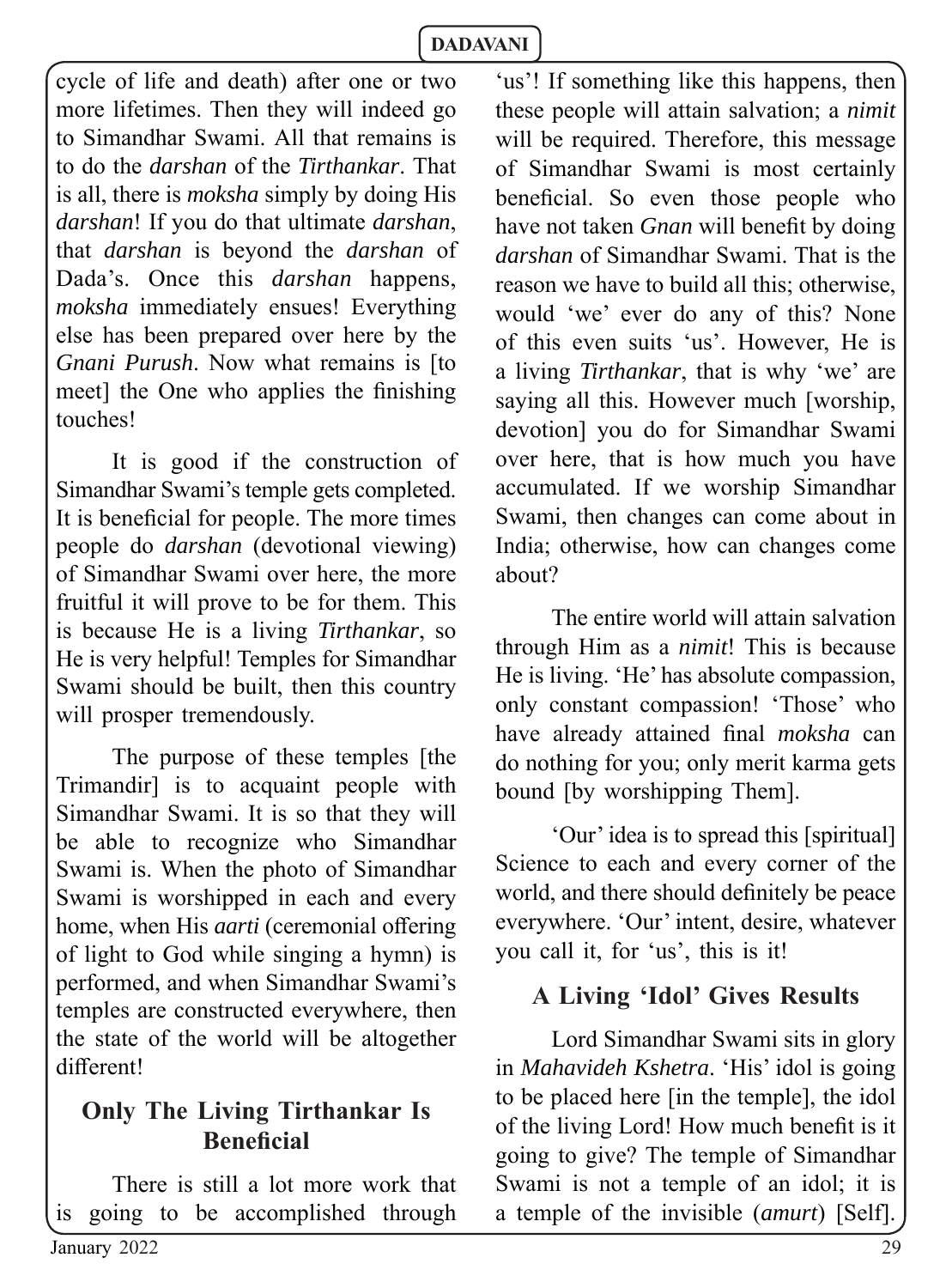'His' picture or idol does all the work. Therefore, our *mahatmas* should simply keep doing *darshan* there; they should remain seated in front of Him. If you remain seated near Simandhar Swami, if you remain seated near an idol of Him, even that will help.

'We', too, remain seated there, don't 'we'! 'We' have already attained *moksha*, yet 'we' remain seated near Him. Otherwise, what would 'we' need from Him? But it is because He is still 'our' superior. When we do His *darshan*, whose *darshan* are we doing? The embodiment of liberation (*moksha swaroop*). Despite having a body, the One is the embodiment of liberation. When His *darshan* is done, that is when *moksha* happens, otherwise *moksha* cannot happen.

### **The Salvation of the Entire World Will Happen Through Swami**

'We' have shown you the very same path that 'we' have followed. You have come having wandered through every life-form, yet you have not found true happiness anywhere. All the while, you have done nothing but wailed and roared with your ego. You have the desire to become free, but you cannot find the path. It is extremely rare to find the path. It is very difficult to come by the circumstance of meeting the *Gnani Purush*. All other

circumstances will come together and dissociate, but the circumstance of a meeting the *Gnani Purush* will give you permanent bliss. After that, You have to get Your [spiritual] work done. The intention of wanting to remain near the *Gnani Purush* gives rise to extraordinary spiritual effort (*parakram*). Thereafter, no matter what circumstance You face, You will be able to overcome it through extraordinary spiritual effort. And the *gunthanu* (stage of spiritual development) that has manifested within 'us', that very same stage of spiritual development has materialized for You, too!

We have to attain *moksha* from over there. Enough merit karma is needed to enable you to go to *moksha*. The losses accumulated from infinite past lives are to be overcome, and they are to be overcome in just one lifetime. So really, you should be following me relentlessly, but you do not have the capacity to do so. 'We' are establishing a link, a connection, with Simandhar Swami for you because that is your destination. One more lifetime still remains. *Moksha* will not happen directly from here. You are going to be sitting with Him; that is why 'we' are establishing a connection for you. And this Lord will bring salvation to the entire world! So the entire world will attain salvation through Him as a *nimit*!

### **~ Jai Sat Chit Anand**

**Owned by : Mahavideh Foundation** Simandhar City, Adalaj - 382421, Dist-Gandhinagar.

© 2022, Dada Bhagwan Foundation. All Rights Reserved.

**Contacts : Adalaj Trimandir**, Simandhar City, Ahmedabad-Kalol Highway, **Adalaj**, Dist. **:** Gandhinagar-382421, **Gujarat, India**. **PH. :** 9328661166-77, **E-MAIL:** DADAVANI@DADABHAGWAN.ORG **WEB :** WWW.DADABHAGWAN.ORG **Mumbai :** 9323528901, **USA-Canada :** +1 877-505-3232, **UK :** +44 330-111-3232 **Australia :** +61 402179706, **Kenya :** +254 722 722 063, **Germany :** +49 700 32327474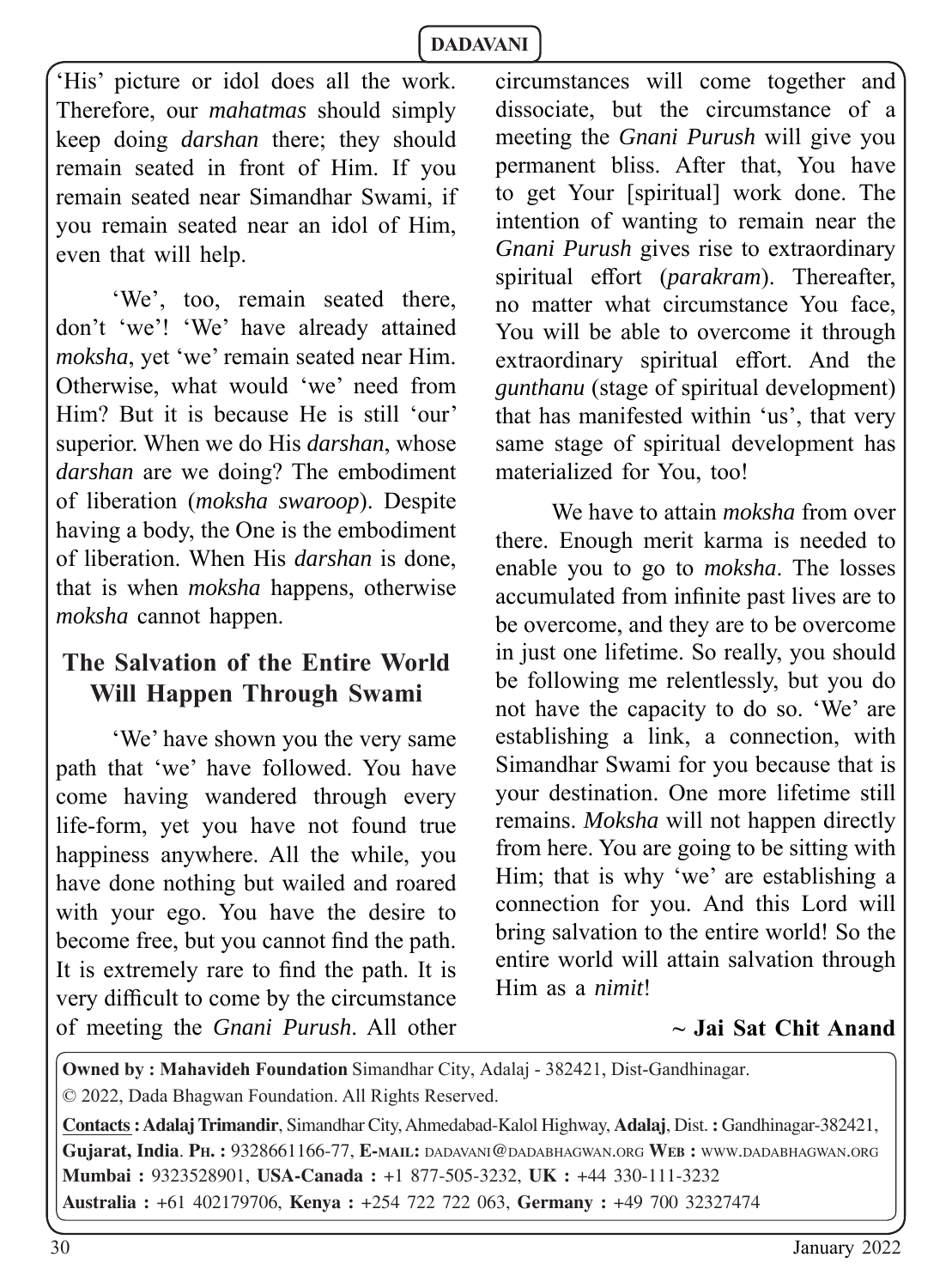Mumbai : Pujya Niruma's 78th Birthday Celebration: Dt. 2 December 2021 Cake cutting Offering of Prasad Satsing

Mumbai: Satsang and Gnan Vidhi: Dt. 1 to 5 December 2021



### **Pune: Ground Breaking Ceremony of the** Non Sectarian Trimandir-Satsang-Gnan Vidhi : Dt. 9 to 12 December 2021



January 2022

Dadavani